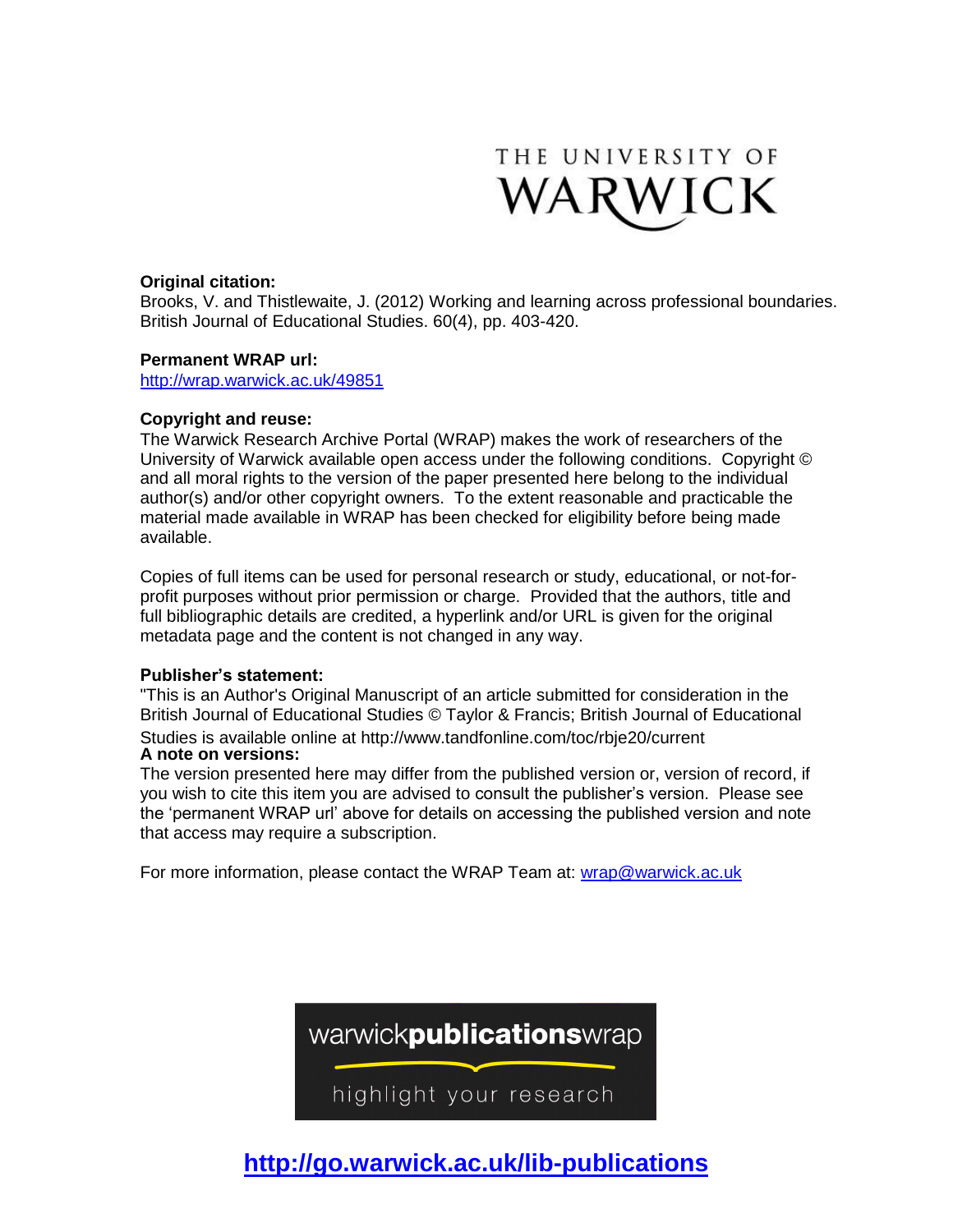### Working and learning across professional boundaries

# Val Brooks<sup>a</sup> and Jill Thistlethwaite<sup>b</sup>

 $\degree$ University of Warwick, UK;  $\degree$ University of Queensland, Australia

### **Abstract**

This paper focuses on a context where interdisciplinarity intersects with interprofessionality: the work of children's services professionals who address the needs of children identified as vulnerable. It draws on evidence and perspectives from two  $disciplines - educational studies and health care - to consider the issues and challenges$ posed by learning and/or working across disciplinary boundaries and why these have proved so obdurate.

### **Introduction**

This paper focuses on interdisciplinarity in the workplace, a concept involving two or more professions working and/or learning collaboratively. Although disciplinary boundaries are traversed in many settings, and for a multiplicity of purposes, a key context for education involves the needs of children who are vulnerable either because they are at significant risk of social exclusion, neglect or abuse or because they have special educational needs/disabilities (SEN/D). Across the developed world, governments have sought ways to co-ordinate the services that address the needs of vulnerable children more effectively (OECD, 1998; Riddell and Tett, 2003; Billett et al., 2007). Recognising that problems which encompass elements as diverse as social and economic deprivation, low educational participation and attainment, poor health and unstable personal relationships cannot be adequately addressed by a single profession working in isolation, governments have sought 'joined-up' solutions (DfEE, 1999) to problems that are interconnected. In England, the complex needs of vulnerable children are met by a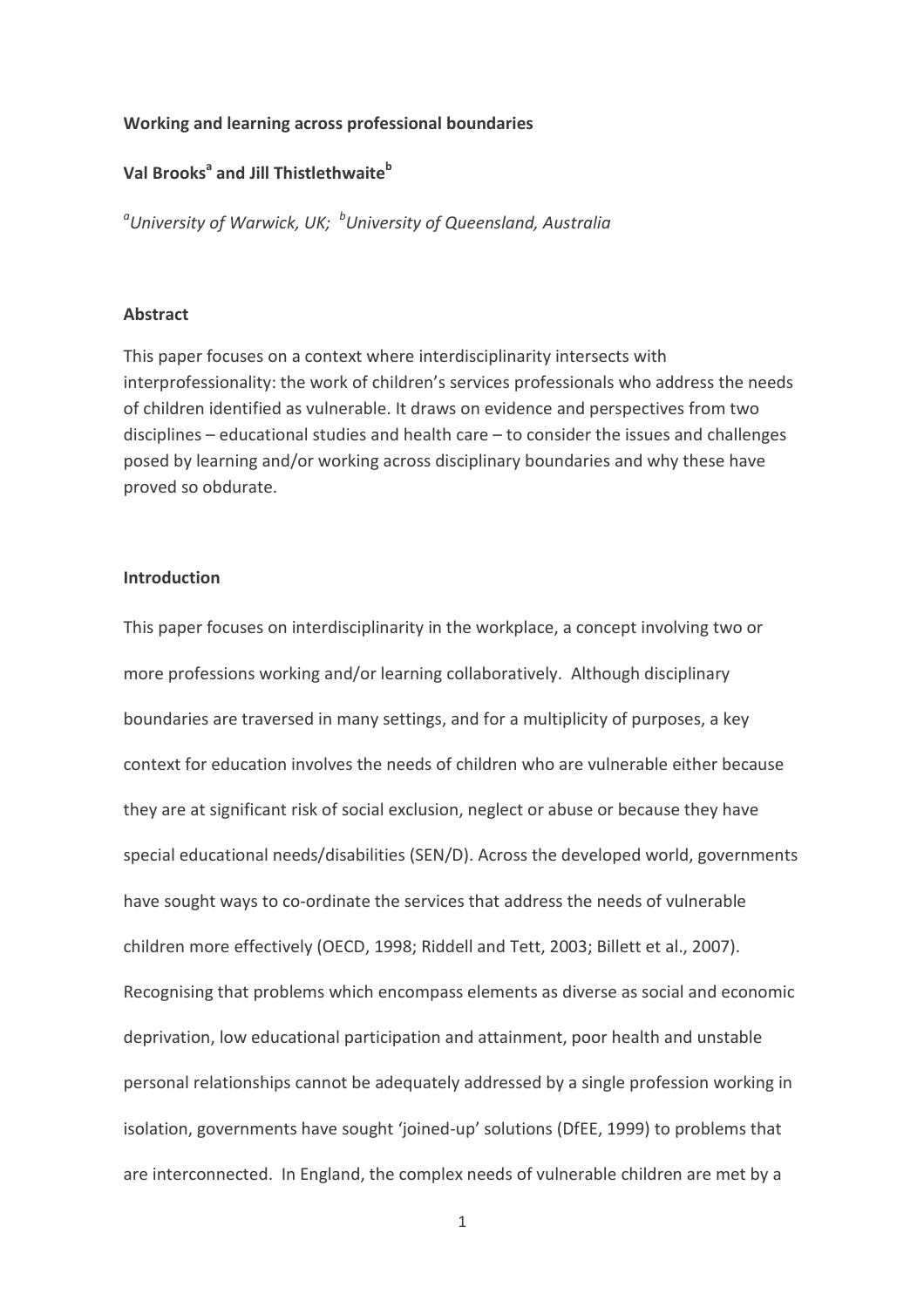tiered system of services requiring collaboration by professionals from a range of disciplines: education, health, social care and criminal justice.

The notion of interdisciplinarity as a melting pot where combined expertise results in the synergy necessary to tackle dynamic, intractable problems is attractive. However, policy and academic literatures depict it as an endeavour fraught with difficulties, notwithstanding instances of successful implementation. This paper explores the issues and challenges posed by learning and/or working across disciplinary boundaries and why these have proved so obdurate. It also considers the very notion of interdisciplinarity: the extent to which there is a shared understanding of this term and how well different conceptions are aligned with the needs outlined above. Finally, it explores the role of underlying structural factors: the configuration of systems that govern education, the professions, politics and the workplace. It draws on evidence and perspectives from two disciplines - educational studies and health care. Both involve tier 1 public services (usually universal and open to all), making them natural hubs for collaboration and important sources of empirical evidence. However, neither the separate groups which constitute the education and healthcare professions nor the academics who study them have a strong tradition of working together. The perspective offered here is, therefore, unusual but also important in understanding the extent to which exhortations to interdisciplinarity are thwarted by common underlying difficulties.

#### A note on terminology

 $\overline{2}$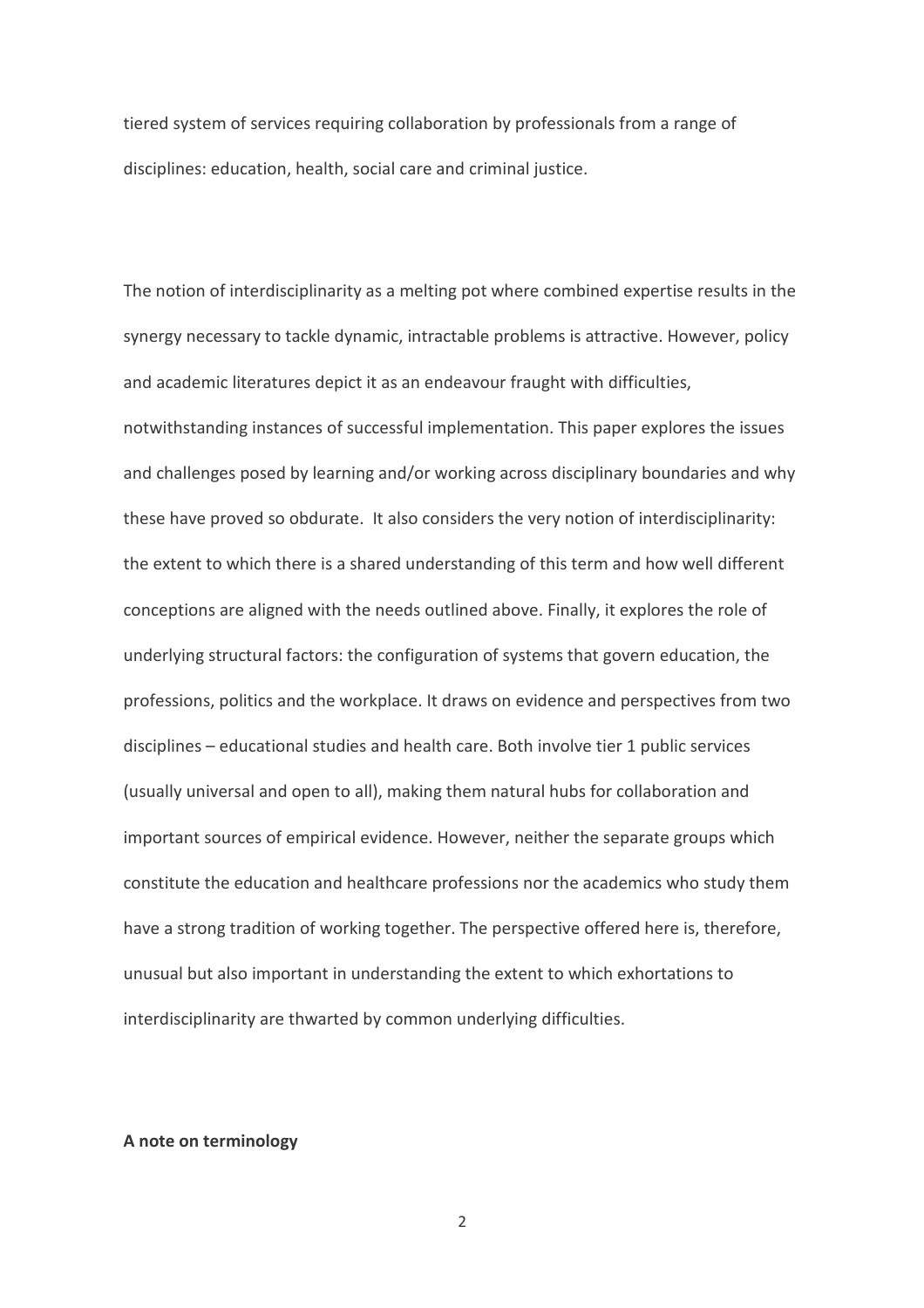This paper focuses on a context where interdisciplinarity intersects with interprofessionality. It is important, therefore, to clarify key concepts underpinning these terms. Various terms are used to denote working and learning across disciplinary boundaries, with terms sometimes used interchangeably, and without definition, in the same as well as in different texts. In the absence of definitions, what is meant is not always clear and a shared understanding of meaning cannot be assumed. Key terms are also variously pre-fixed – 'co', 'inter', 'multi', 'pluri', 'cross' and 'trans'. Harker et al. (2004, p.180) suggest a common sense approach to this difficulty: 'What everyone is really talking about is learning and working together'. However, this may further obscure unacknowledged differences. This paper, therefore, adheres to usages which, although not universally applied, are widely accepted in education and health.

Interdisciplinarity sits amidst a continuum from 'trans' to 'multi', with a connotation of linking, blending and integration across fields of specialised knowledge. The implied and expected interaction of 'inter' contrasts with the more passive 'multi' which denotes learning and/or working side by side without such interaction. Frodeman (2012) claims that 'at its best, interdisciplinarity represents an innovation in knowledge production' (p. xxix) and includes 'the integration of knowledge across disciplines, narrow and wide' (p. xxx). Aboelela et al. (2007, p.331) define interdisciplinarity as: 'based upon a conceptual model that links and integrates theoretical frameworks from those disciplines, uses study design and methodology that is not limited to any one field, and requires the use of perspectives and skills of the involved disciplines throughout multiple phases of the research process'. This contrasts with the OECD's definition of multidisciplinarity as 'an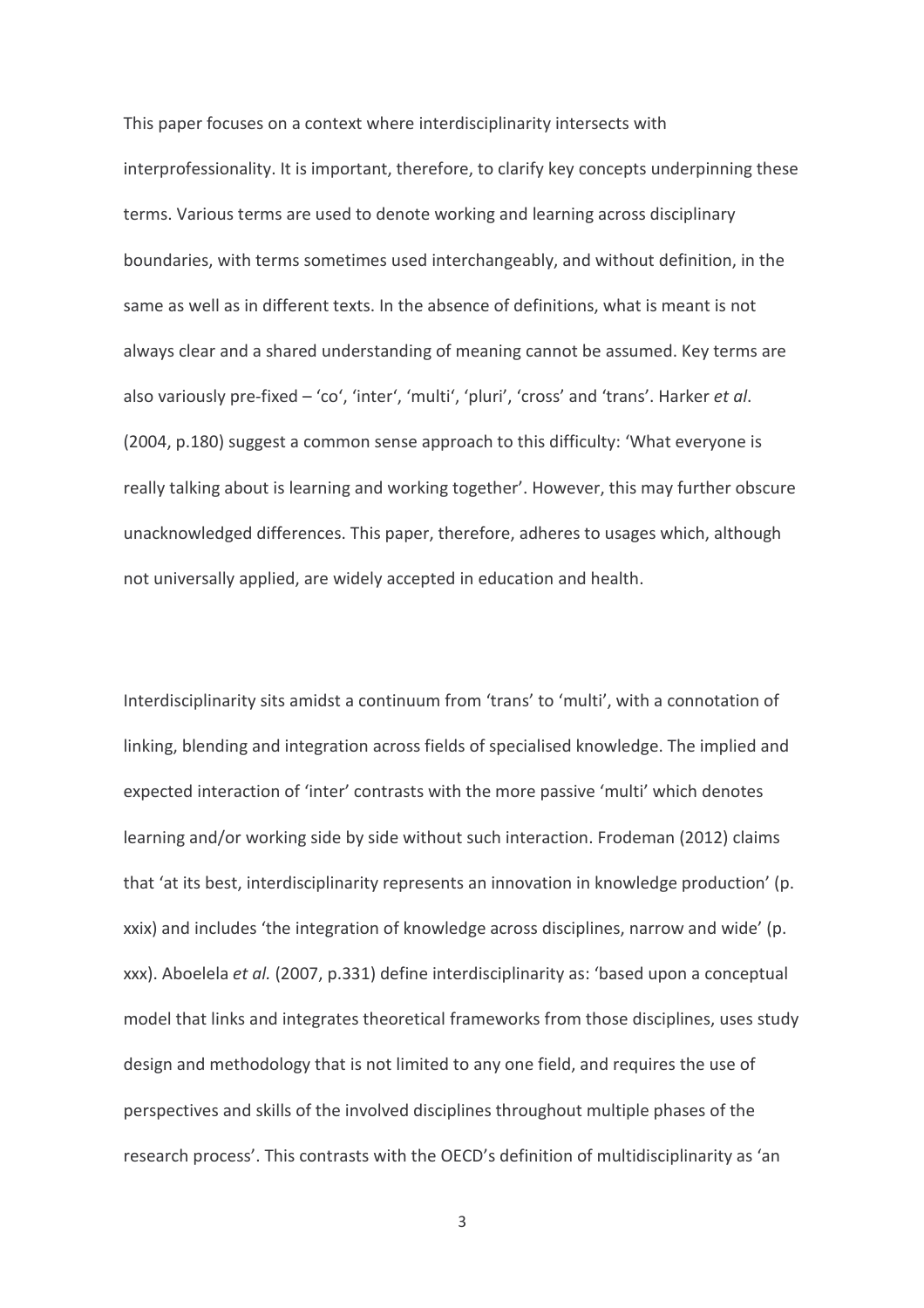approach that juxtaposes disciplines. Juxtaposition fosters wider knowledge, information and methods. Yet, disciplines remain separate, disciplinary elements retain their original identity and the existing structure of knowledge is not questioned' (Klein, 2012, p.17). As these definitions imply, 'interdisciplinarity' typically involves a higher education setting and the activities that take place there: research, teaching and learning.

In workplace contexts, 'discipline' is generally substituted by 'profession', as in 'interprofessionality'. Nevertheless, the underlying principles remain the same with 'inter' conveying a degree of interaction, integration and/or interdependence which is absent from 'multiprofessionality'. Writing from an education perspective, Edwards et al. (2010, p.37) depict interprofessionality as a form of 'negotiated professionality' which relies on 'distributed expertise' (ibid, p.31) and encompasses both specialist knowledge and the necessary material resources that are spread across local systems. The associated concept of 'relational agency' entails 'working with others to strengthen purposeful responses to complex problems' (ibid). In health care, and to a lesser extent social care, the adjective interprofessional is now fairly well established to mean two or more healthcare professionals being involved in the management of one patient, family or community. Interprofessional practice has been defined as: two or more professions working together as a team with a common purpose, commitment and mutual respect (from a glossary compiled by the World Health Organization Study Group on Interprofessional Education and Collaborative Practice, 2008). In 2002, the Centre for the Advancement of Interprofessional Education (CAIPE) updated its definition of interprofessional education: 'occasions when two or more professions learn from, with and about each other to improve collaboration and the quality of care' (CAIPE, 2002),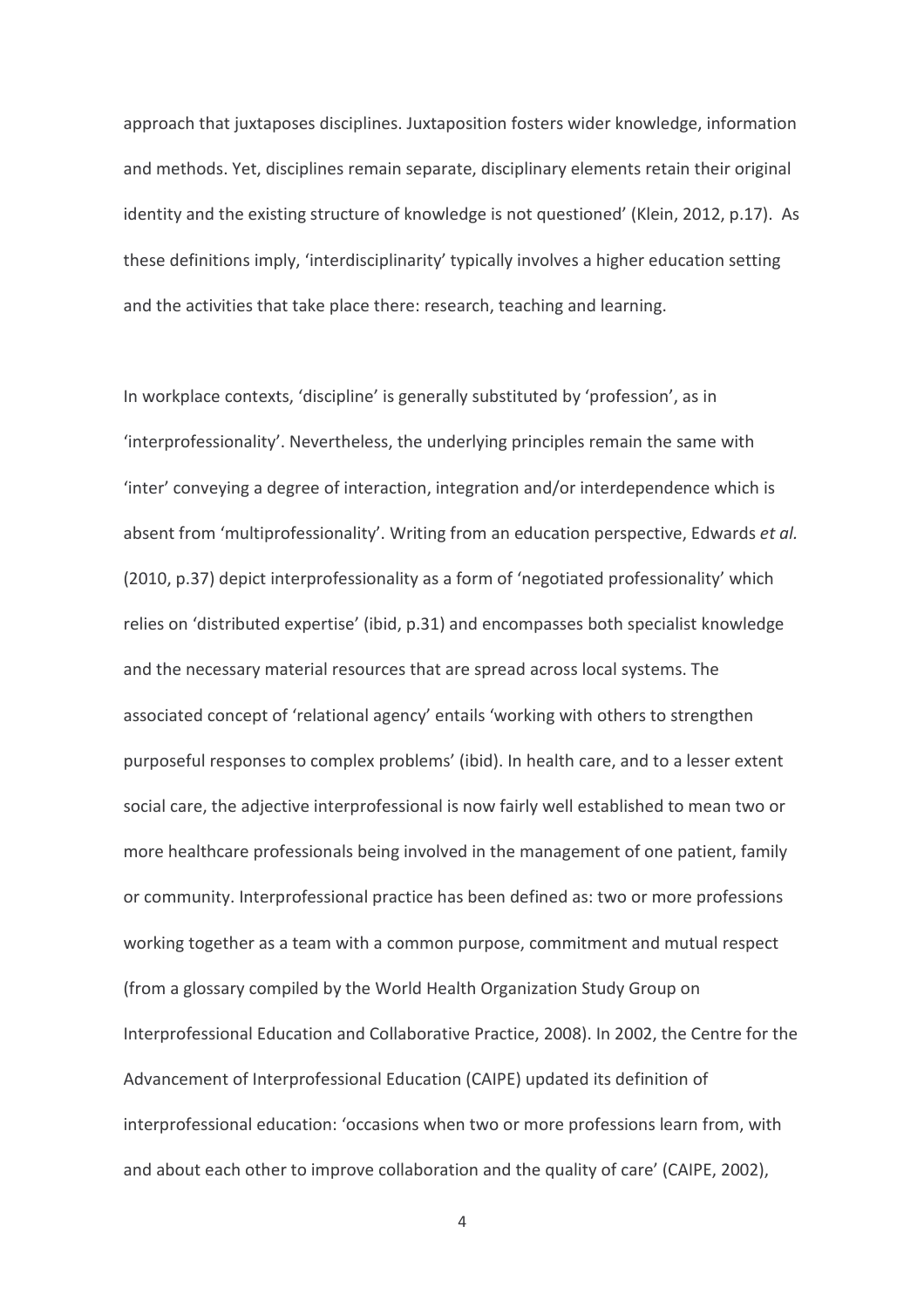stating that in this definition 'professions' also refers to pre-qualification students and both academic and work-based environments. The prepositions 'from, with and about' stress that learning is interactive, and this interaction is therefore also seen as a requirement of interprofessional practice. Reeves et al. (2010, p.xiv) contrast the parallel working of multiprofessional teams with interprofessional teams 'who share a team identity and work closely together in an integrated and interdependent manner'. The transformation of practice which may result from combining and blending specialist knowledge and expertise in pursuit of mutual goals are core features of interprofessionality.

Because this paper considers working and learning across professional boundaries, these distinctions are important and are honoured as far as possible. In practice, this is not always easy. Meaning is further complicated when 'inter' and 'multi' are combined not only with 'disciplinary' and 'professional' but also with 'agency' to form adjectives that are then applied to an array of terms, most notably practice, working, education, learning and teams e.g. interprofessional practice and multiagency teams. From a linguistic perspective alone, a sense of complexity emerges and is compounded when sources use terms in a loose or inconsistent manner. Moreover, most studies focus on one or the other, thereby obviating the need to distinguish clearly between interdisciplinarity and interprofessionality. Thus, whilst the distinction between 'inter' and 'multi' is clear, on paper at least, the boundaries between innovative knowledge deployment and innovative working are often blurred.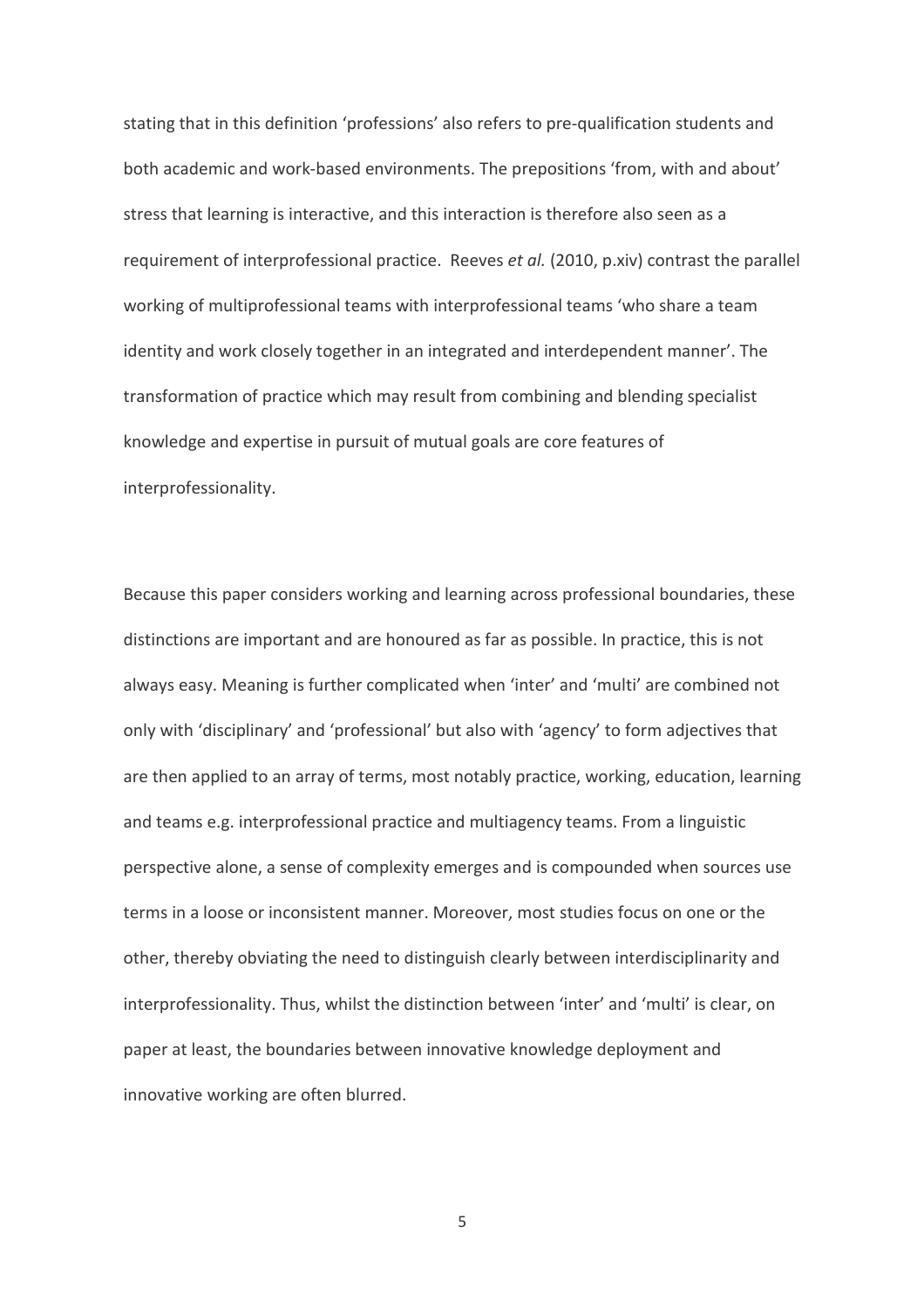#### Working and learning across professional boundaries: the political imperative

Although teamwork has been a feature of health and social care delivery for many decades, for example in child protection, the starting point for many recent initiatives, in both education and healthcare, has been high profile instances of poor working relationships between different professions and disciplines. Two major events in the UK in the 1990s were decisive in this respect, providing the policy impetus for initiatives to improve interdisciplinary training and education to enhance team-based care. Both involved children's services. The first concerned care delivery at the Bristol Royal Infirmary (1991-1995) where between 30 and 35 more children died following cardiac surgery than would be expected. Although the subsequent Kennedy report (2001) identified several factors contributing to the deaths, it found no evidence that staff did not care or behaved maliciously: 'Sadly, some lacked insight and their behaviour was flawed. Many failed to communicate with each other, and to work together effectively for the interests of their patients. There was a lack of leadership, and of teamwork' (Kennedy, 2001, synopsis 3-10). The second, the death of 7-year-old Victoria Climbié in 1999, whose well-being was supposedly being monitored by a number of agencies including social services in three locations, secondary care professionals in two hospitals, the child protection team and police (Meads and Ashcroft, 2005), was a failure of interagency and interdisciplinary practice and communication, with an emphasis on the inability to work across organizational boundaries (Laming, 2003).

In health care these events stimulated a number of initiatives. 'Creating an Interprofessional Workforce: an education and training framework for health and social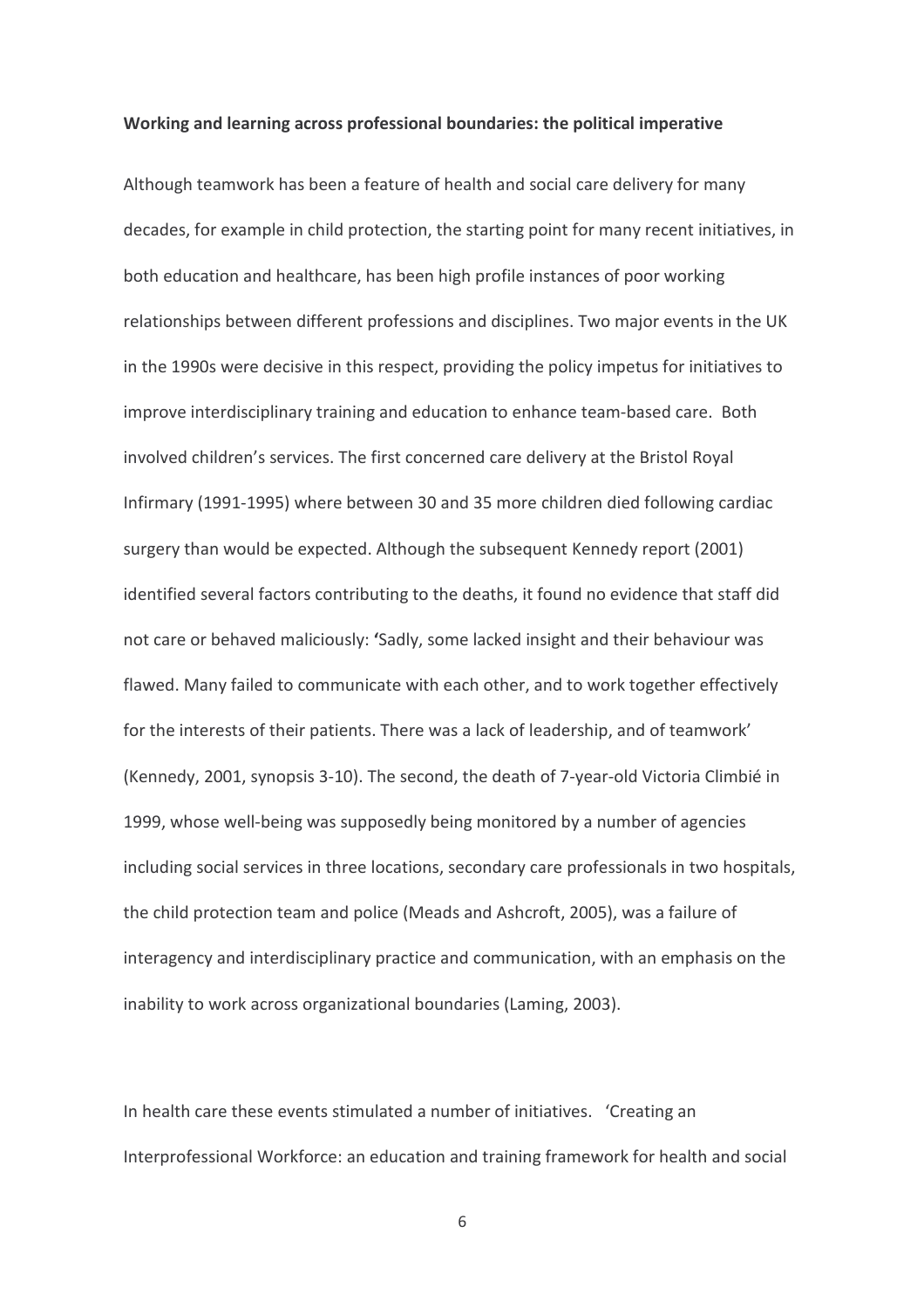care in England' (CIPW) was a three year project funded by the Department of Health (DOH). Based on the premise that 'effective leadership, teamwork and management support are the bedrock of collaboration in health and social care' (DOH, 2007, p.7). CIPW generated several reports and recommendations, focusing primarily on workforce education to enhance teamwork and interdisciplinary working. The Department for Education and Skills (DfES) (2003) meanwhile published Every Child Matters, advocating multi-disciplinary teams and enhanced relationships between health and social care professionals, the police and teachers. How successful these initiatives have been is debatable given that interdisciplinary training is still not widespread and there have been more high profile instances of child neglect and death. In 2010, the Munro Review was commissioned to identify ways of improving the child protection system. Yet again, multi-agency training and the development of a learning culture amongst those called upon to work in this way were identified as priorities: 'A major challenge in building a more responsive child protection system is helping a wide range of professions to work together well' (DfE, 2011a, p.9).

The recognition of 'working together well' as a 'major challenge' demanding 'deeper learning' if multi-agency systems were to become 'better at monitoring, learning and adapting their practice' (p.9) was important and contrasts with assumptions underpinning many previous initiatives. For instance, tackling social exclusion became a priority of education policy in the 1990s with partnership working becoming: 'the Government's favoured mechanism for dealing with problems of exclusion' (Clegg and McNulty, 2002, p.599). Although multiagency working was not new to education in the 1990s, New Labour's prioritisation of social exclusion provided the policy stimulus and

 $\overline{7}$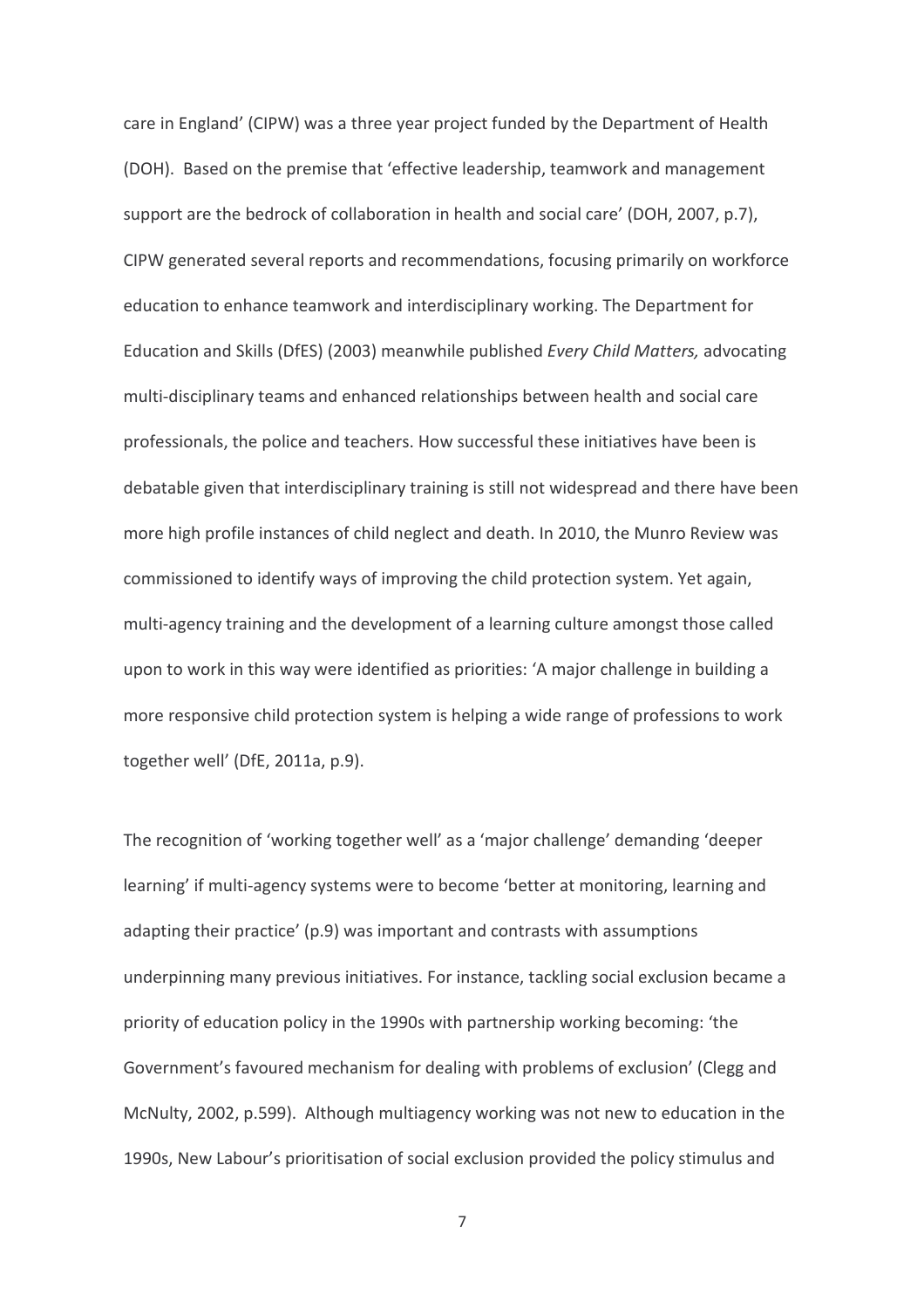funding for many new short-term, funded projects to tackle particular issues, such as reducing school exclusions. These projects resulted in collaborations between organisations and individuals, with or without a history of working together, drawn from education, health and social care professions and various community and voluntary sector groupings. Although the efficacy of small-scale, short-term projects as a strategy for promoting genuinely interagency working was questioned (Dyson and Robson, 1999), in-depth studies of these projects have yielded heightened awareness of some of the challenges posed by working across disciplinary boundaries.

Studies of early partnership projects depict them as short-lived arrangements, often conceived in haste to meet an application deadline, with work starting quickly in order to demonstrate impact during the lifespan of the project (Tett et al., 2003). Implicit in this approach was an assumption that moving rapidly from the enabling to the action level was a logical response to tackling social exclusion, not the source of new challenges and difficulties. Thus, the requirements of interprofessionality were sometimes given little consideration either in policy formation or at the planning and implementation stages of projects. Indeed, government policy typically presented 'an idealized model that assumes that achieving consensus ... is relatively unproblematic' (Tett et al., 2003, p.46). However, a recurring theme in empirical studies is that many projects might have functioned more effectively had time been devoted to achieving greater insight into the differences between the contexts from which each partner was drawn, in developing mutual understanding and in building relationships grounded in 'high trust' which 'could set the context in which innovatory practices develop' (Avis, 2003, p.320). Indeed, absence of

 $8\,$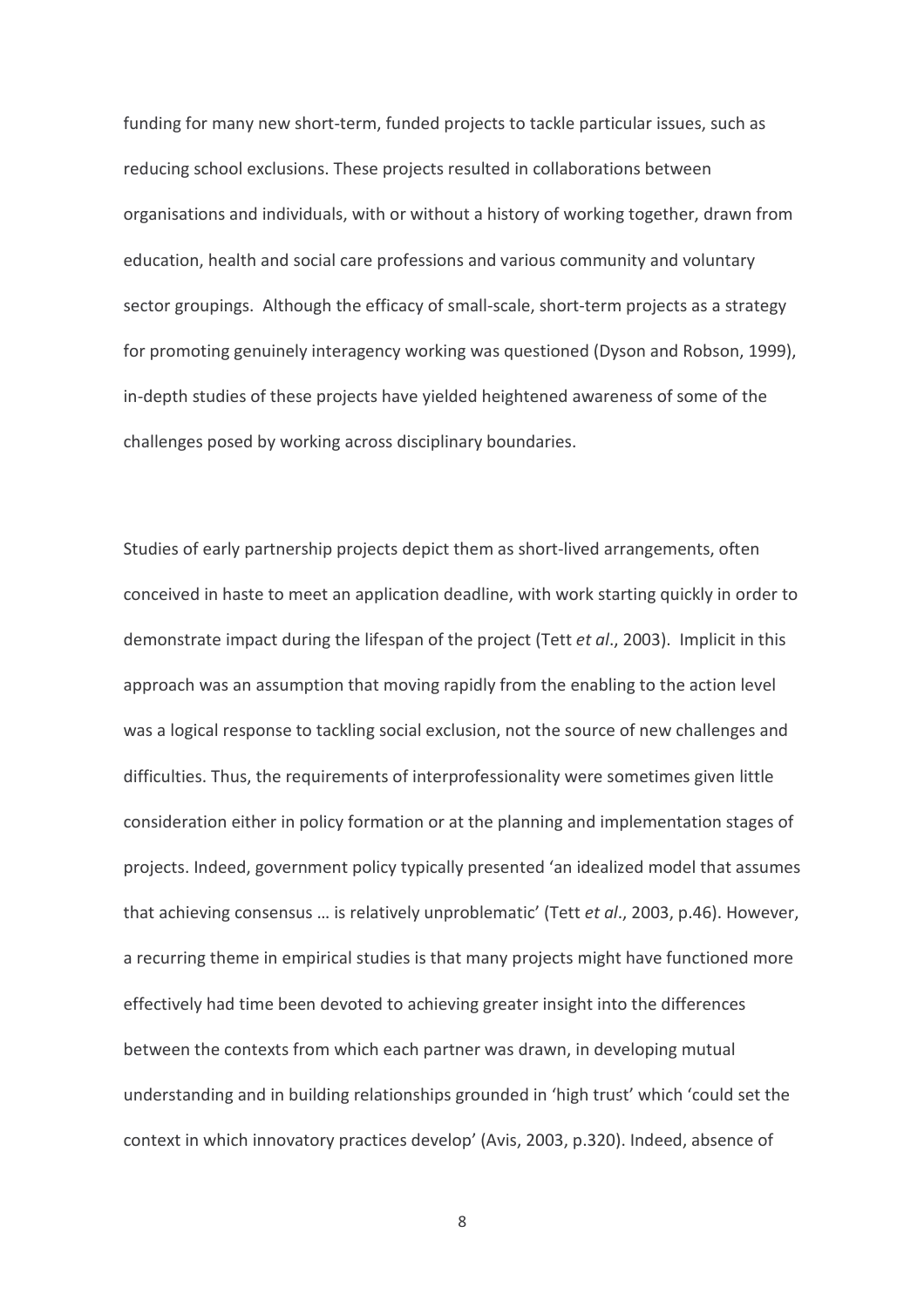trust has been defined as one of the five components of team dysfunction (Lencioni, 2002). 'Time', as a key requirement of interprofessionality, is another recurring theme (OECD, 1998; Weindling, 2005) as is interdisciplinary learning (Robinson et al., 2005; Edwards et al., 2009). Fundamental, but frequently unacknowledged, differences in terms of goals and values, protocols and procedures, the targets used to incentivise behaviour and ways in which success was construed for different groups frustrated attempts at interprofessionality. Similar difficulties characterise SEN/D provision (Band et al., 2002). The 2011 green paper reported that: 'children with SEN tell us that they can feel frustrated by a lack of help at school or from other services ... Parents say that the system is bureaucratic, bewildering and adversarial' (DfE, 2011b, p.4). Here too, the need to make it easier for professionals and services to work together is seen as paramount.

A more detailed insight into the impediments to 'working together well' in operational settings is provided by in-depth studies of specific initiatives. The following section does not attempt a comprehensive account of the challenges; rather, it is indicative of their range and nature. Subsequent sections consider the role of education and training and underlying structural barriers which have impeded progress.

#### **Working across disciplinary boundaries**

The potential of interdisciplinarity, when addressing complex, intractable problems, has been highlighted by numerous studies. Meagher and Lyall (2005, p.33), for instance, identified the following benefits of interdisciplinary research training: the ability to tackle 'disciplinary logjams' and address questions that single disciplines are unable to tackle on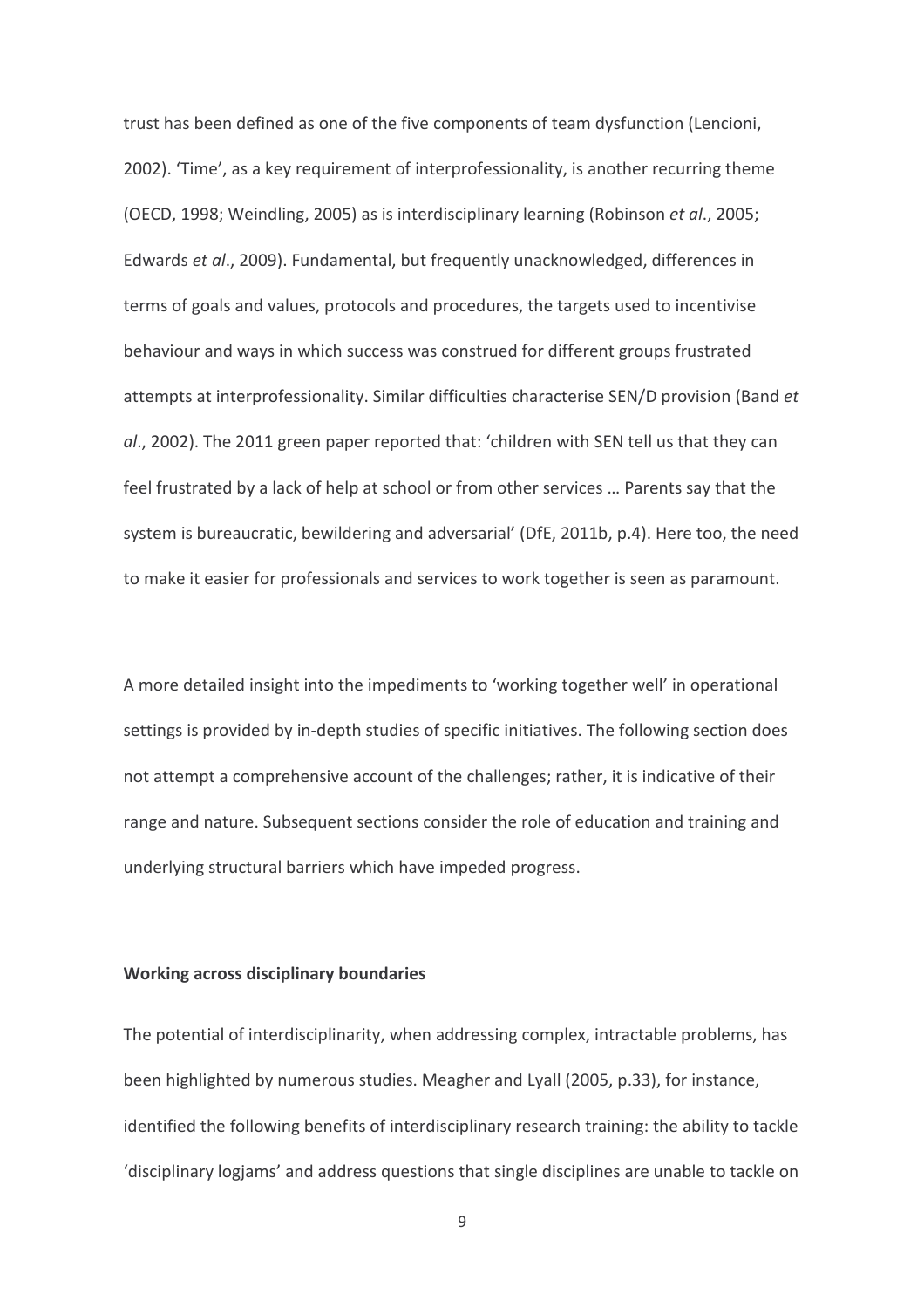their own; exposure to new ways of doing things; a greater appreciation of how things are connected and a better understanding of the complexity of systems. Such outcomes would appear to offer a persuasive rationale for adopting this approach amongst children's services professionals. However, empirical research exposes a range of counter influences which may compromise these aspirations.

Working with professionals who are equipped with different knowledge and skills, who use a different language (Choi and Pak, 2007) and whose work culture and practices are different from one's own may be a disconcerting experience, unsettling core elements in traditional notions of professionality such as autonomy based on exclusive, specialist knowledge. Milbourne et al. (2003) recount one project where the otherness of different professional groups became the stumbling block to effective 'joined-up' working. The project, designed to tackle school exclusions, involved an educational psychologist, a clinical psychologist and a family services voluntary organisation worker. Each drew on their disciplinary background and training to conceptualise the problem and identify best practice. The clinical psychologist favoured an individual client-based approach whereas her colleague from a family services voluntary organisation preferred to work with families. The educational psychologist expected to do INSET with teachers, whole class work with pupils and group work with parents. These fundamental differences became a source of tensions which were either ""managed" in meetings or pragmatically avoided through individualizing work' (ibid, p.27). The modus operandi adopted allowed project personnel to assume responsibility for a separate group of schools, each determining the approach used in schools to which they were assigned. Thus they worked side by side,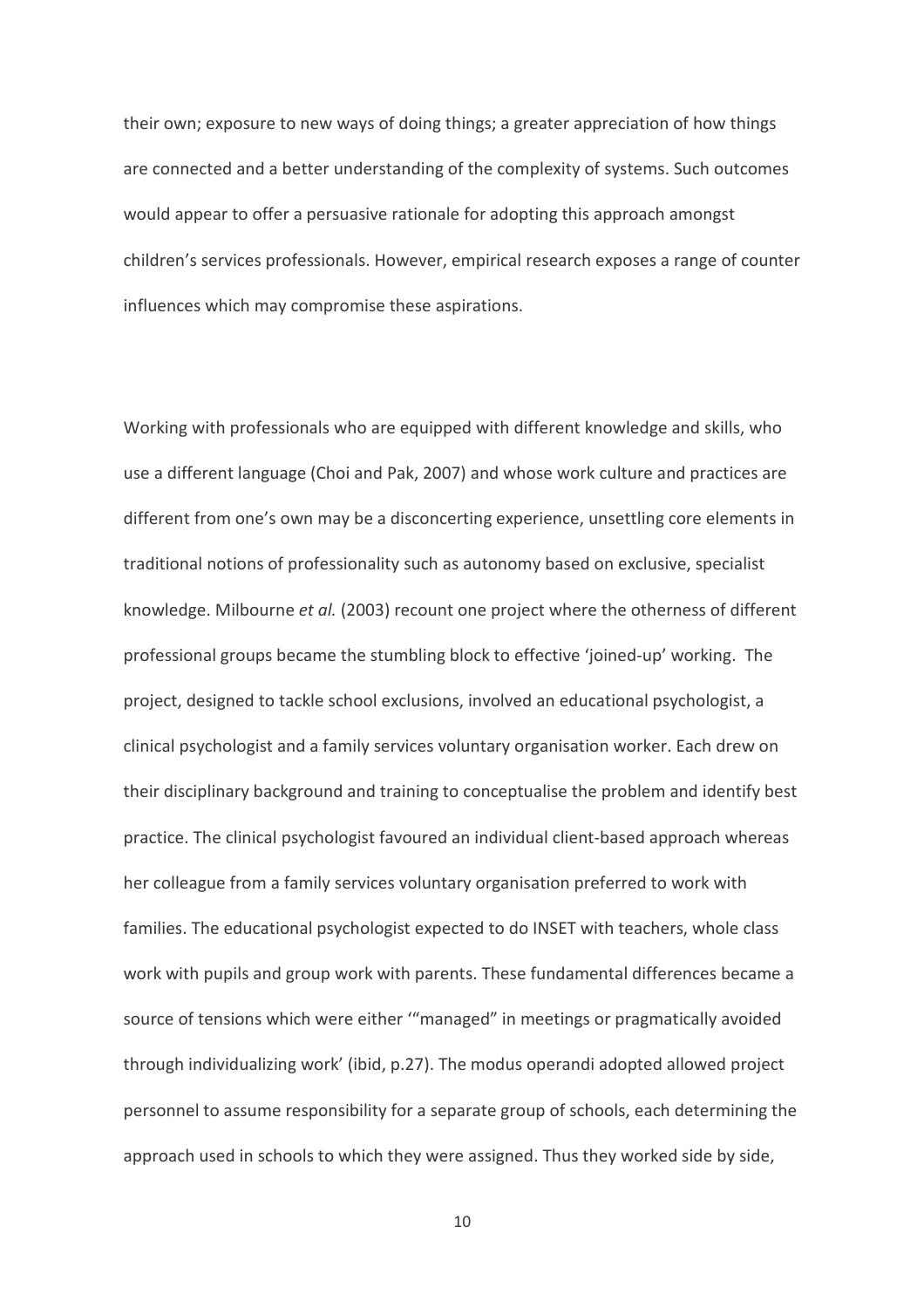dividing responsibilities between them, an approach which accommodated underlying differences, thereby minimising tensions, but simultaneously removed the possibility that the interdisciplinary aspirations of collaboration might be attained. The diversionary tactics described here feature in other reports. Leadbetter (2006, p.56) observed 'a tendency to agree rather than disagree within meetings where there are disputes'. Clegg and McNulty (2002, p.598) described how a member of one project's management team resorted to 'creative subterfuge' to circumvent obstacles and 'make things happen on the ground'. Instead of 'going through the line management structures to get things done', she 'side stepped them and approached people directly and informally'.

As well as highlighting differences in working practices between professions, the literature also captures the varying approaches adopted within collaborative groups. A study of collaboration to meet SEN produced a typology outlining four models of cooperation (Dyson et al., 1998). Similarly, Lloyd et al. (2001) found that interagency working to combat school exclusions took several forms. Thus, simple definitions of collaborative working, such as that offered in the introduction, fail to capture the underlying complexity of working across disciplinary boundaries. There is no shared understanding of the oft-used phrase 'collaborative working' (Thomson et al., 2009). More importantly, insight into what is required for 'a wide range of professions to work together well' (italics added for emphasis; DfE, 2011a, p.9), and the systems and approaches which facilitate this, has yet to be established. Thus, although 'collaborative practice' is a term with currency in both education and healthcare, the underpinning concepts remain tricky and contested.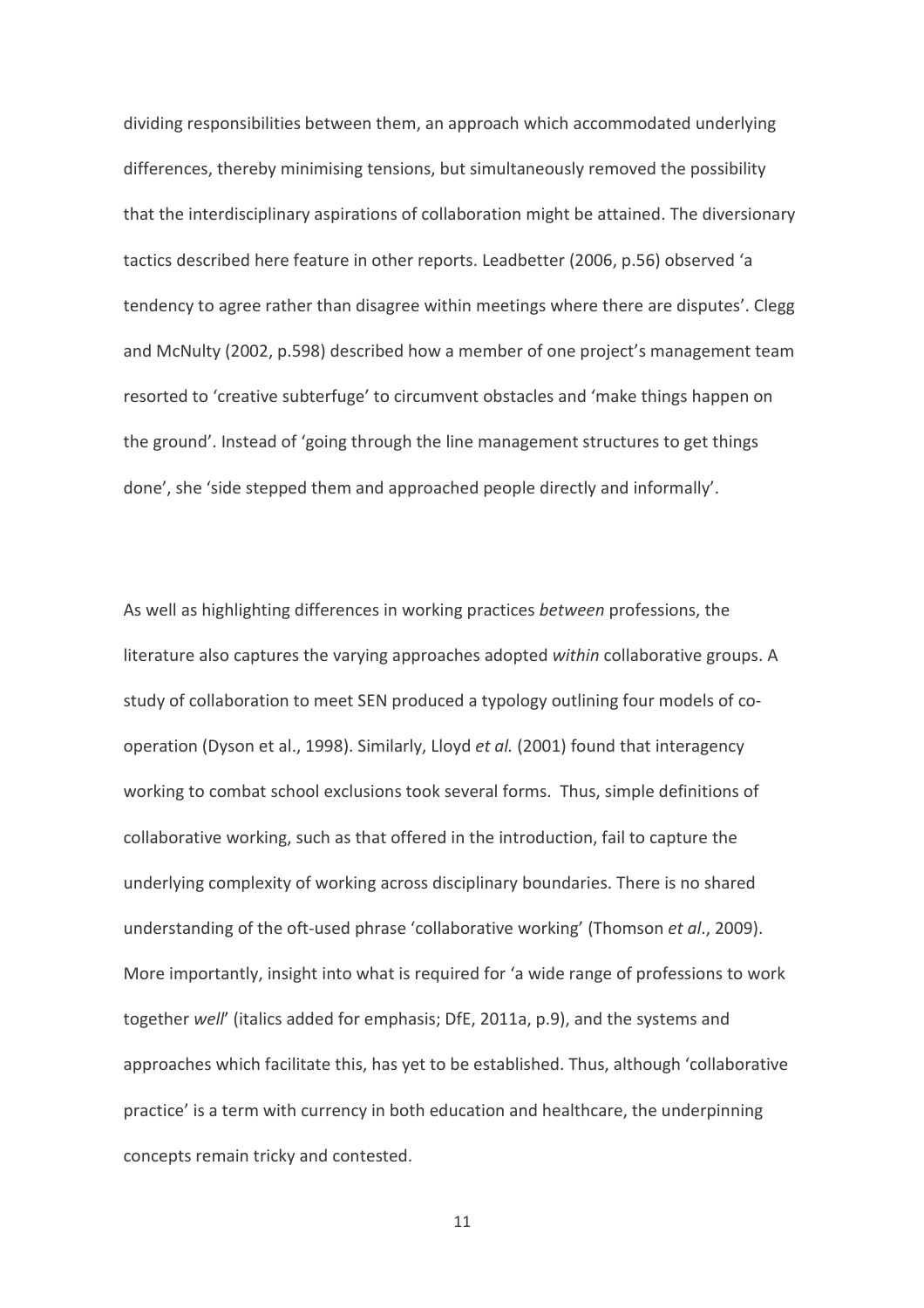Consensual collaboration is orientated towards achieving agreement and rests on respect for, and acceptance of, disciplinary differences. It is widely assumed to represent best practice. Moreover, as the examples above suggest, practitioners may be instinctively drawn to consensual collaboration, using it to minimise tensions or preserve their autonomy. Used in this way, it simultaneously perpetuates the status quo, entrenching professions in their differences - thus raising questions about its efficacy. Watling (2004, p.21), for instance, challenges the belief that consensual partnerships are 'inevitably benign', questioning the tenet that multi-disciplinary teams are most efficacious ""where each member is assertive of their professional expertise as well as respectful of and receptive to the expertise of other professionals"' (p.18). He argues instead for 'a different form of collaboration ... rather like two flints striking together' that involves unsettling the security of fixed positions. Drawing on Foucault, he distinguishes 'practice' from 'action': "Practice signifies doing things competently according to the appropriate canons" whereas action ""is often role-breaking or custom-defying"' (p.24). Warmington et al. (2004, p.7) contemporaneously reached similar conclusions claiming that emphasis on consensual models of good practice 'under-acknowledge' the importance of 'internal tensions as mechanisms for transforming practice'.

Conflictual collaboration may be better suited to delivering the transformational goals of interprofessionality but its demand should not be under-estimated. The line between professionally oriented conflict, geared towards resolving shared difficulties, and personal disputes is a thin one. Furthermore, the risks for those who work in this way are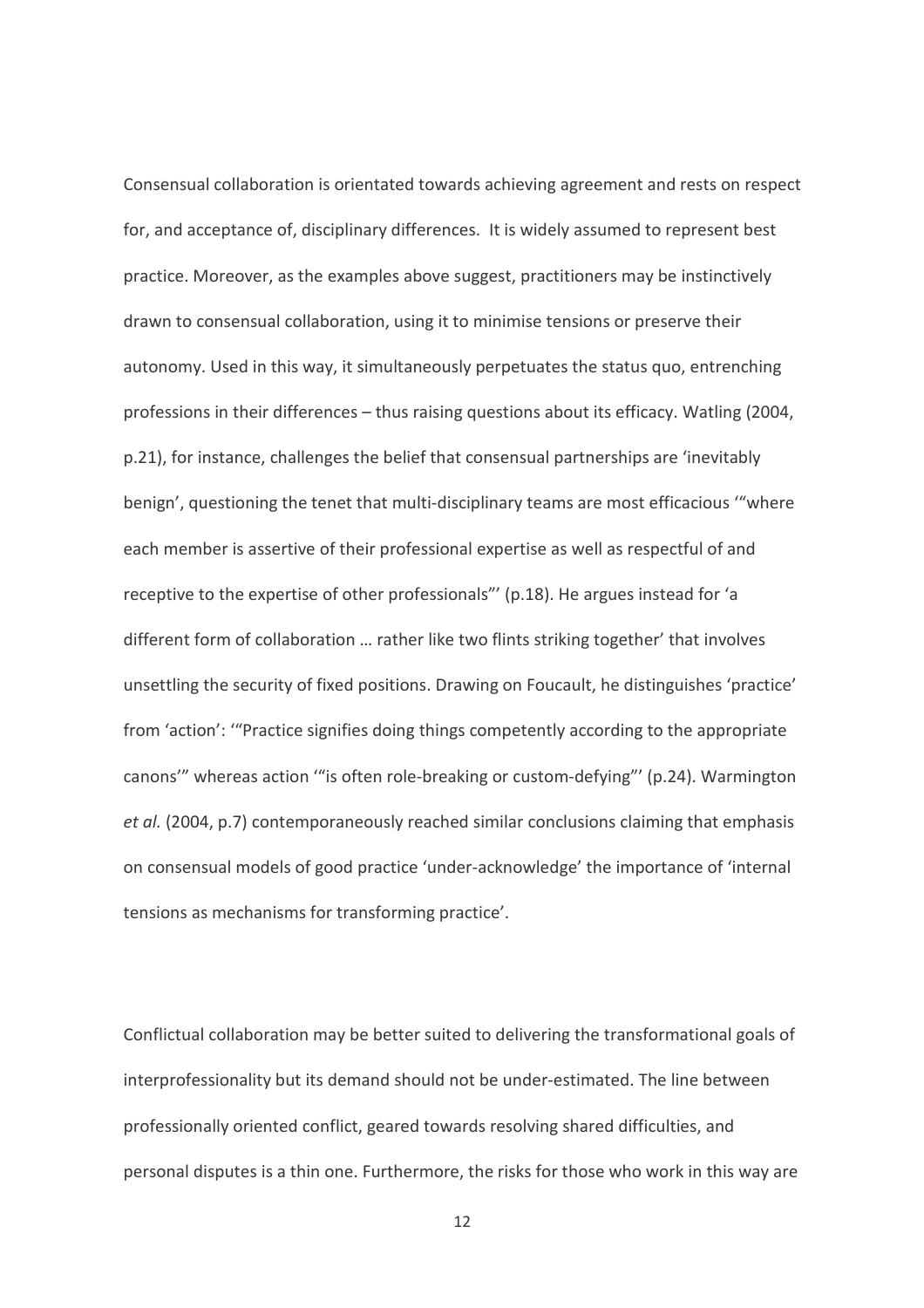considerable because the transformation of practice may bring with it another type of conflict: with the established values, goals and protocols of one's own profession. Accounts of interprofessionality are, thus, characterised by a dark lexicon: risk(y), danger(ous), threat(ening), rule-bend(ing), role-break(ing), custom-defy(ing), sidestep(ping), rule-break(ing), struggle(s), vulnerable and difficult(ies). The diction is emblematic, depicting interprofessionality as a troubled field of endeavour where practitioners may find themselves making decisions and taking actions that are, in some senses, the antithesis to established notions of professionalism. A willingness to defy customs (Watling, 2004) in one's own organisation and even to 'rule-break' (Leadbetter, 2006, p.55; Daniels et al, 2007, p.531; Edwards et al., 2010, p.30) may be required whenever the 'emergent ideology of the new inter-agency formation' rubs up against 'the old rules' of established systems (Daniels et al., 2007, p.531) and 'what counts as "professional" ... become[s] open to negotiation' (Demos-Hay, 2004, p.24).

Daniels et al. (2007, p.530) provide an illustration which captures their notion of 'coconfiguration work' as the 'capacity to recognise and access expertise distributed across local systems and to negotiate the boundaries of responsible professional action with other professionals and with clients' and the organisational non-compliance this may entail. It involved a school attendance officer, a psychologist and a child who was truanting because of learning difficulties and bullying at school. Protocol required the attendance officer to secure the child's return to school as well as reporting her difficulties to the school. Instead, the officer contacted an educational psychologist to ensure that the child received prompt specialised support. Whilst working with the child,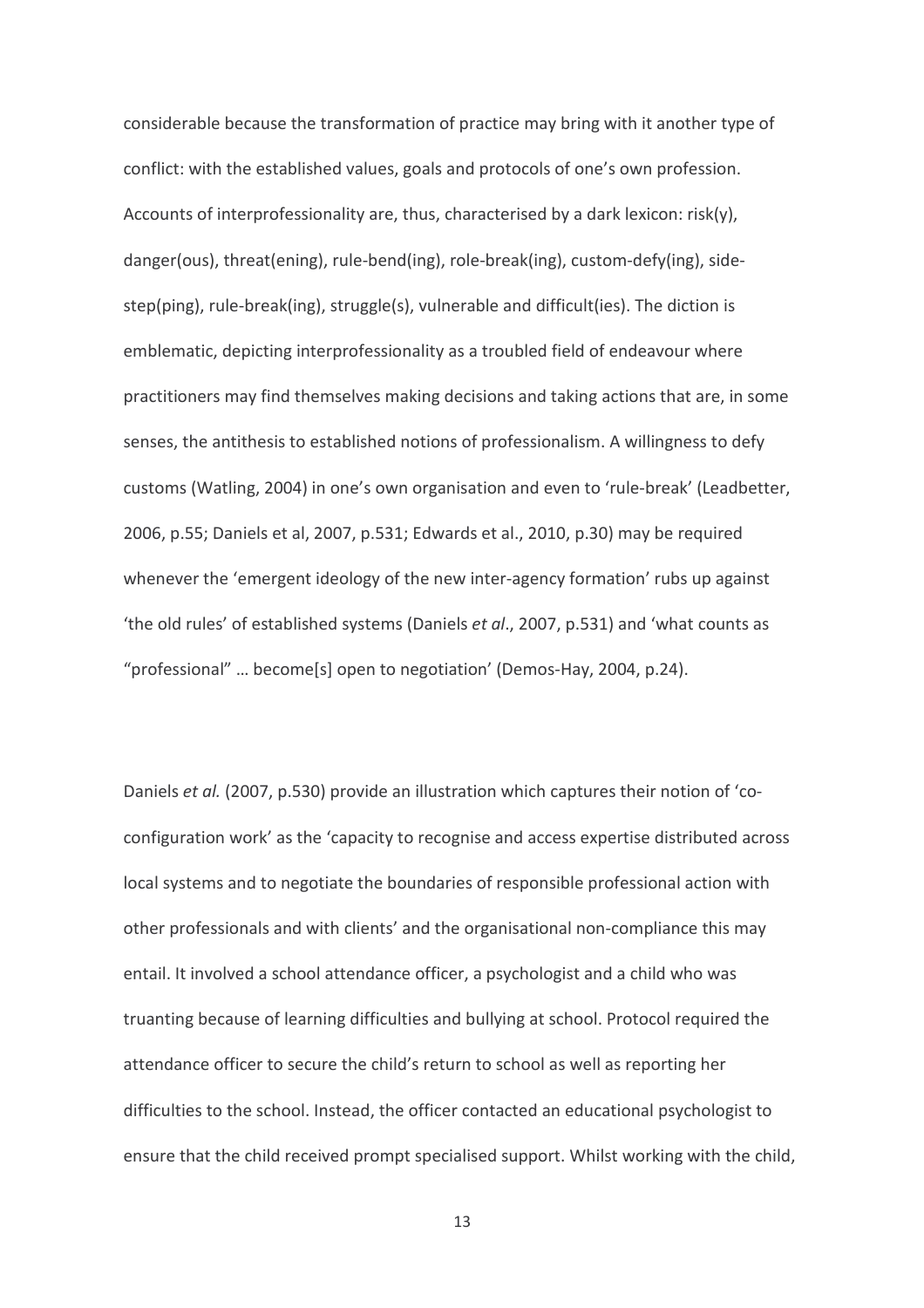the psychologist discovered that the school did not deem her a priority in spending its psychological support allocation. The psychologist, nevertheless, maintained contact with the child. Leadbetter (2006) cites an instance where a clash of institutional performance targets caused tension in a youth offending team when a pupil was caught committing a minor offence outside of school. Social workers in the team were tasked to increase school attendance and decrease truancy but the performance of police officers was judged by increases in rates of conviction for youths found offending. The resolution of such seemingly irreconcilable differences is fraught with contradictions. Robinson et al. (2005, p.186) suggest that logjams are overcome by 'seeking a common basis for practice in core professional values' but, in the process, organisational priorities may need to be set aside and established notions of good practice turned upside down.

What counts as professional in newly configured groups may undermine established mores, giving a subversive edge to interprofessionality. For individuals, the perceived threats may run deep, striking to the core of their professional identity. Across education and health professions, there are concerns that interprofessionality dilutes specialisms, threatening to transmute professionals into all-purpose generalists:

"I'm not interested in creating grev, generic children's service professionals. You can't make social workers into nurses and you can't make nurses into social workers but it is possible to develop a better understanding of other agencies. Joint training would help create mutual understanding - but we could still retain our specialisms". (Leadbetter, 2006, p.54)

This concern is echoed in strikingly similar terms in the following quotation from the **British Medical Journal:**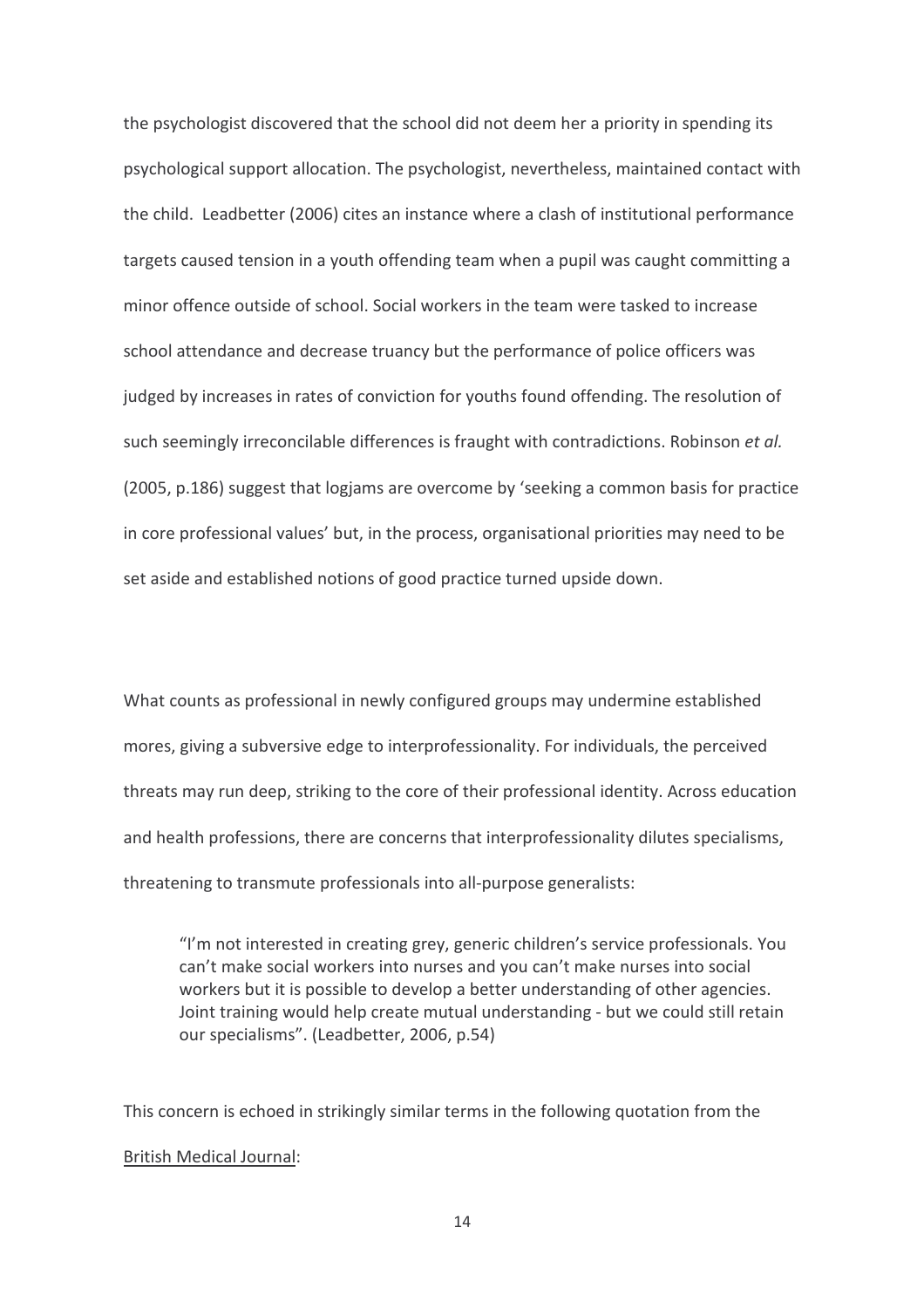The intent of interprofessional education is not to produce khaki-brown generic workers. Its goal is better described by the metaphor of a richly coloured tapestry within which many colours are interwoven to create a picture that no one colour can produce on its own. (Headrick et al., 1998, p.772)

The choice of images based on colour conveys a vivid sense of discipline-based professional identities which contrast starkly with the perceived blandness of interprofessionality (khaki-brown, grey). At the heart of this issue lies uncertainty about the nature and status of 'expertise' in interprofessional settings. Edwards et al. (2010, p.31) emphasise that notwithstanding certain generic skills 'that enable people to collaborate across professional boundaries ... for us the specialist professional expertise that practitioners bring to complex problems is paramount'. Interprofessionality, it is stressed, requires an 'additional layer of expertise' (ibid) - it is not an alternative. The need to identify and safeguard each profession's unique contribution also features strongly in health literature. For instance, stakeholder responses to 'A health service of all the talents' (DOH, 2000, p.4), included concerns about 'the need to achieve a balance between unique professional skills and competencies and those that might be more generic'. However, this delicate balancing act poses considerable challenges for individuals. One confessed that: 'Some mornings I wake up and I think, "What am I today? Am I a generic multi-agency worker or am I an educational psychologist?"'. Another raised the issue of "How to be multi-agency when I'm not in a multi-agency meeting"' (Leadbetter, 2006, p.54). Individual testimony demonstrates how, for some, interprofessionality remains a perplexing adiunct to their disciplinary identity and - since professional identity has been found to be unstable (Day et al., 2006) - a potentially destabilising force.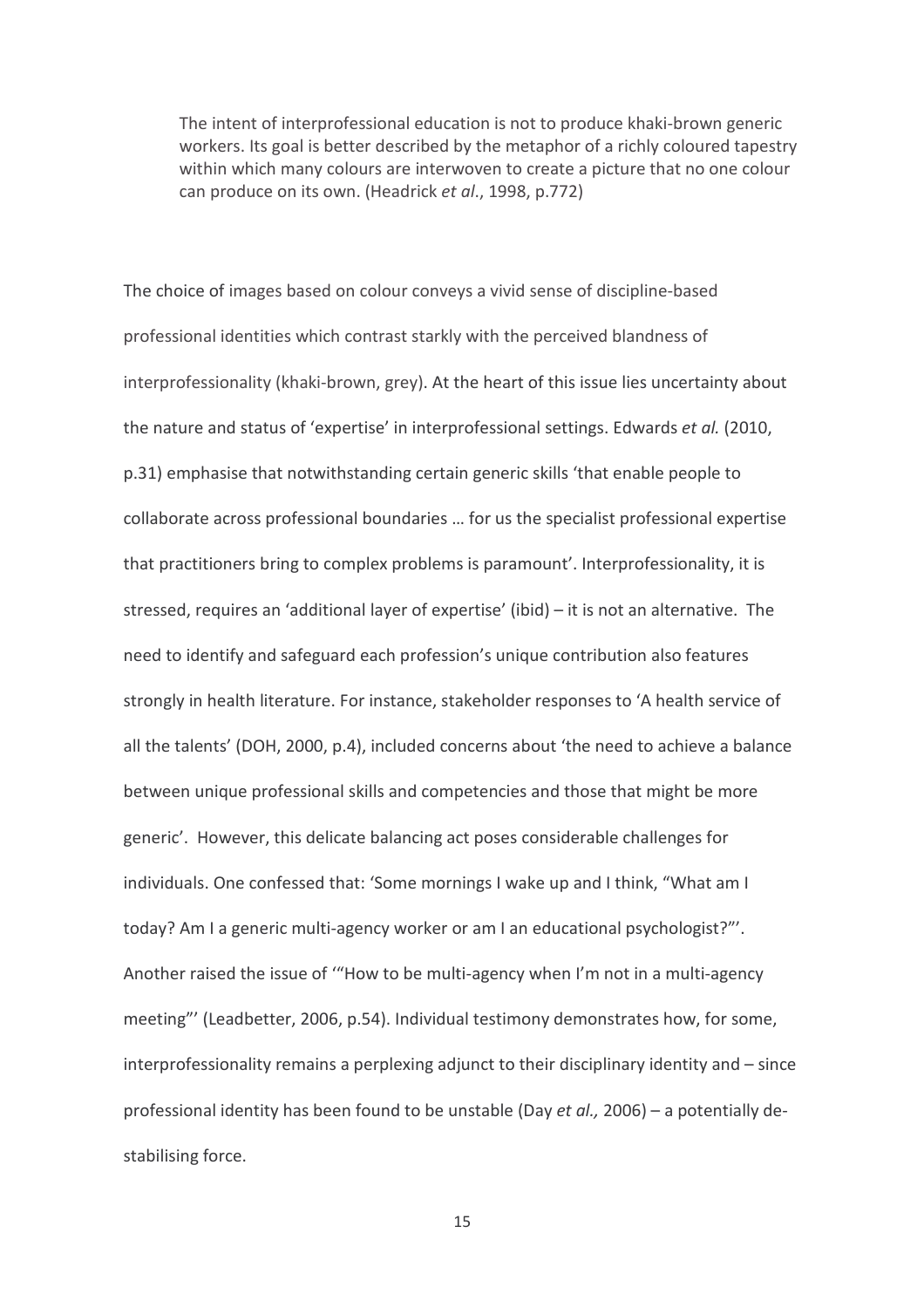Faced with these challenges, a common response involves retreating to the security of professional 'shelters' (Nixon et al., 1997, p.9). Both education and health literature provide instances of attempts at interprofessionality which have been met with boundary protectionism when initiatives have been perceived as transgressions into others' territory, challenging the exclusivity of their expertise. Edwards et al. (2010, p.29) describe the 'struggles' which took place at the boundaries of a school: 'The school's attempts to ... resist demands that it should work more collaboratively with other services, were met by increasing efforts to destabilise it by representatives of other services who were eager to include the school in an emerging local network of support for children'. Although schools in a subsequent study were selected because of 'strong engagement with their communities' (ibid, p.33), they all 'set very clear boundaries between their established social practices aimed at sustaining order and the more fluid practices demanded by prevention' (ibid. p. 41). Similarly, Tett et al. (2003, pp.44-45) observed how schools differentiated their work and were more inclined to welcome collaborators in areas regarded as "peripheral" such as drugs education (p.47); community educators 'reported most difficulties' when they encroached on core activities such as running homework clubs' (p.45).

The following sections seek explanations for the difficulties outlined above. First, the role of education and training is considered. Subsequent sections explore how the inherent demands of interdisciplinarity are compounded by systemic obstacles in the form of underlying structural divisions.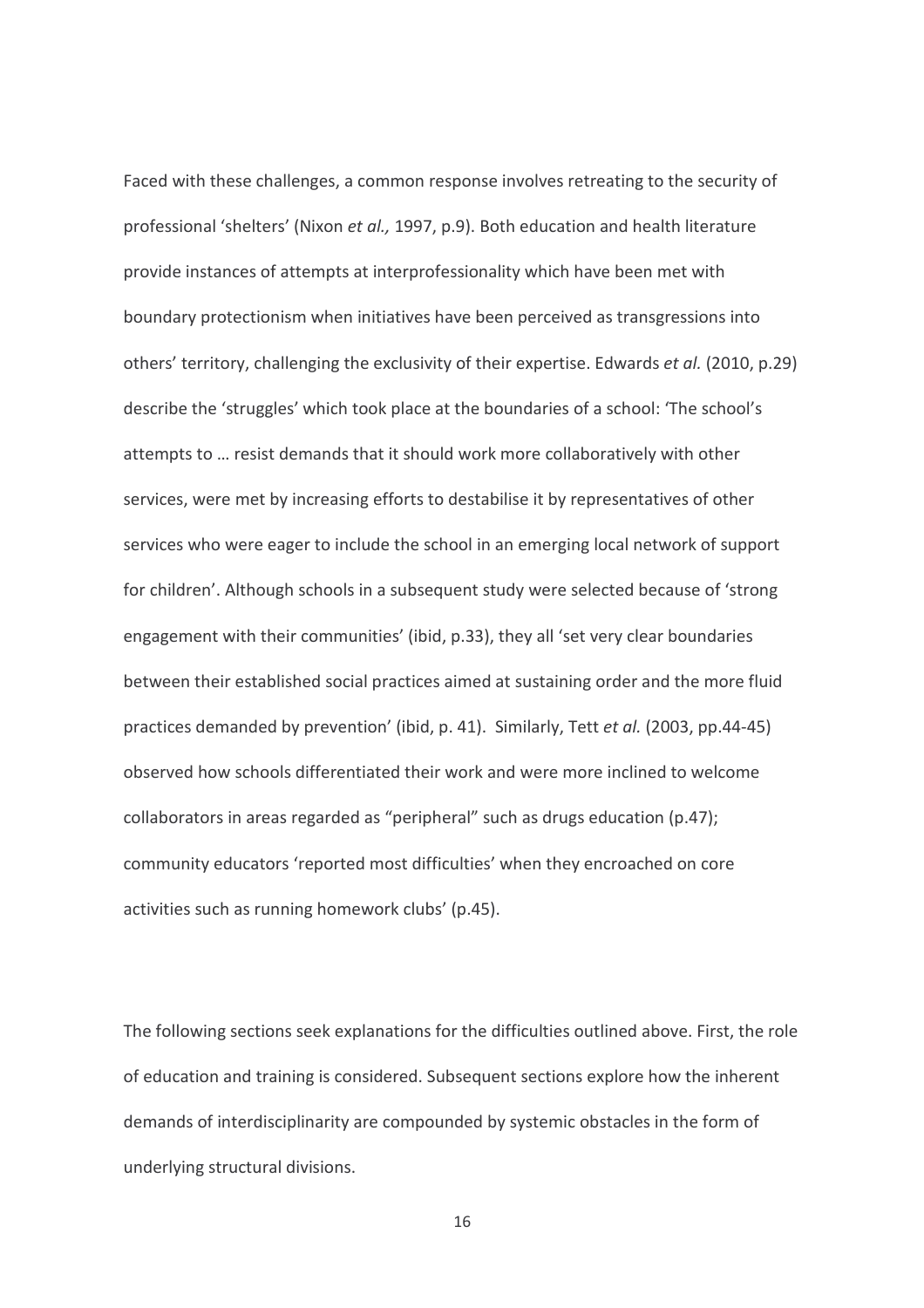### **Professional formation**

The pre-service preparation received by different groups helps to explain some of the difficulties outlined above, such as the disjunction between interprofessionality and disciplinary identities. Day et al.'s (2006) findings suggest that professional identity is: 'a key influencing factor on teachers' sense of purpose, self-efficacy, motivation, commitment, job satisfaction and effectiveness' (p.601). The systematic inculcation of professional identity starts with formal training, a phase when 'teachers have little agency in the shaping of their identities' and when 'emotional identities may be suppressed as they are encouraged to take on a prescribed role' (ibid, p.608). Forde et al. (2006, p.36) observed that 'there is a tradition of training teachers to be isolated professionals' - a claim borne out even by recent versions of the standards for Qualified Teacher Status (QTS) which make no explicit reference to interdisciplinarity either in the earlier standards (2007-2012) or in the revised standards which take effect in September 2012. Indeed, the most recent version of the QTS standards (DfE, 2011c) focuses more strongly than ever on teaching as a classroom-based profession. The legacy of such a preservice training system is illustrated in various research findings. A survey by Weindling (2005, p.7), reflecting the traditional isolation of the profession, reported that 'teacher collaboration is not that common' and that 'Both primary and secondary teachers were most keen to work with teachers in their school, teachers in other schools and parents'. A project to build capacity in initial teacher training for teachers to take on management and leadership of multi-agency assessment of vulnerability reported that trainee teachers displayed little or no knowledge of the roles and responsibilities of other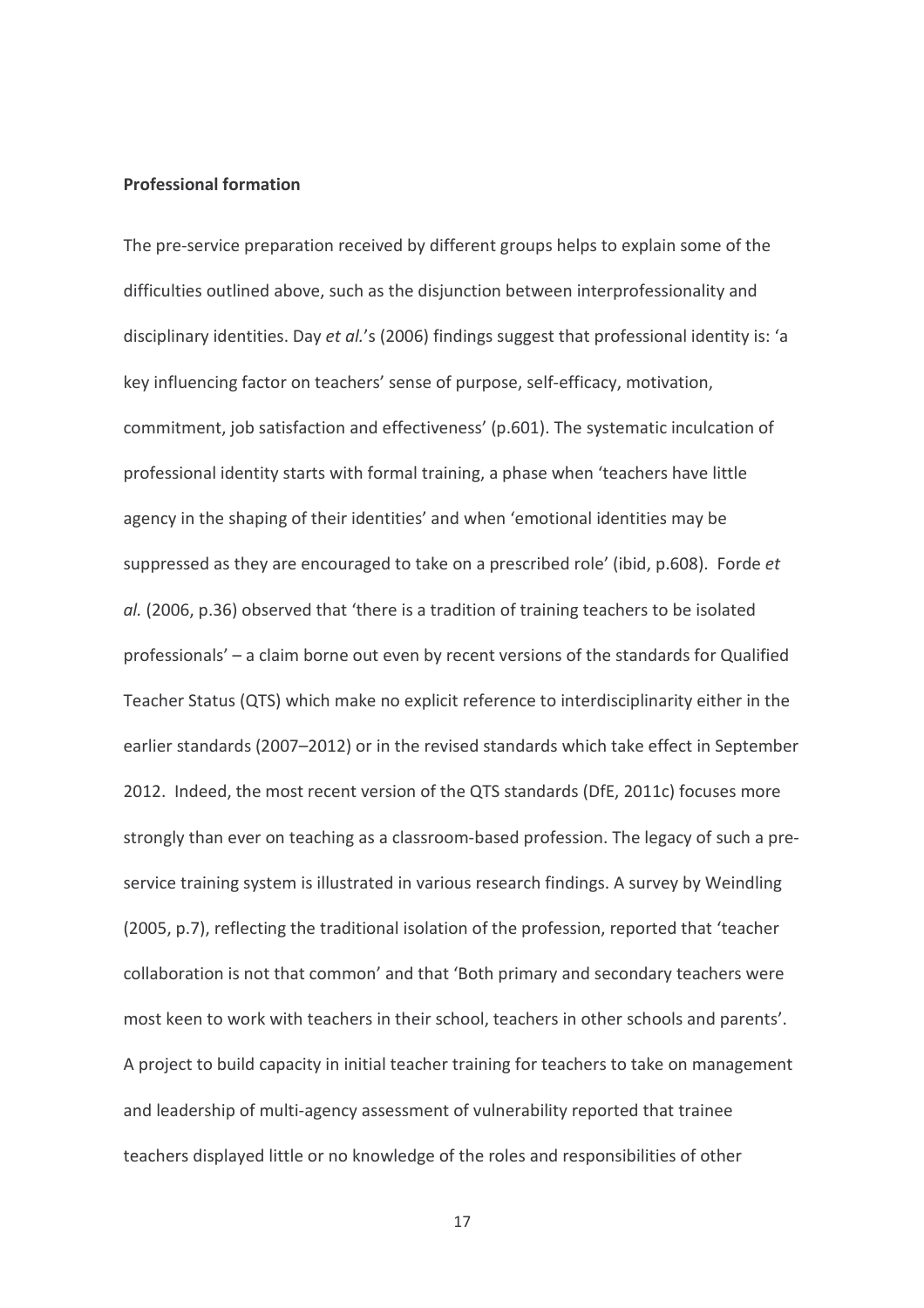professionals or of multi-agency working or, beyond that, that multi-agency working was required. More disturbing was the finding that many of the mentors responsible for training these student teachers were similarly deficient in knowledge and understanding (Davies et al., 2009).

Interdisciplinary learning is somewhat better established in healthcare than in education. Notions of interprofessional education (IPE) and interprofessional learning (IPL) became established in health from the 1960s. Even so, teamwork across health and social care professions has rarely been a defined learning objective of pre-qualification training or of post-qualification development until relatively recently. The need for professional accreditation of training means that, like student teachers, health and social care students and professionals are educated predominantly in 'silos' but are then expected to work with others in clinical and community environments. Here, too, professional identity (Hall, 2005) and the stereotyping of others (Choi and Pak, 2007) have been commonly identified as impeding collaboration.

An extended period of training and opportunities for continuing professional development are cornerstones of professionality. Whilst various studies have stressed their importance in addressing the distinctive challenges posed by interprofessionality (Edwards et al., 2009; Robinson et al., 2005), conflicting evidence suggests that the true demands have neither been recognised nor met - even in health where IPE and IPL constitute salient strands of the professional literature. As recently as 2006, Leadbetter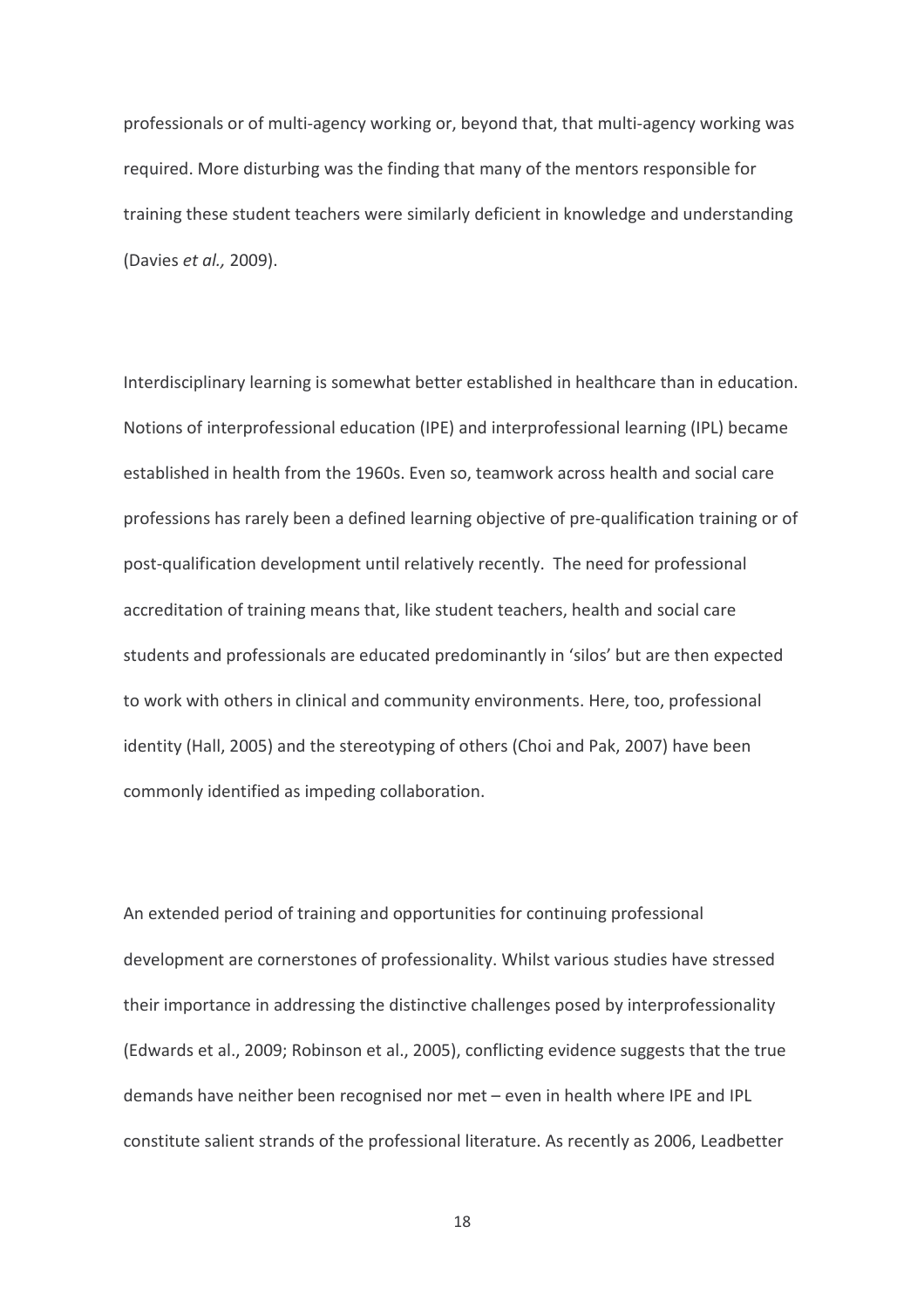observed how 'little reference' there is 'to professional learning within the wealth of guidance produced' for multi-agency working (p.49). Instead, learning often takes place opportunistically, as a by-product of work. Thus, the statement that was most positively rated by respondents to an attitude survey about partnership working referred to opportunities for 'additional learning' (Tett et al., 2003, p.43). Provision for systematic learning, alongside informal learning, remains under-developed. Moreover, the deep learning that Munro (DfE, 2011a) regarded as essential if multiagency systems are to tackle the challenges they face is unlikely to happen if left to chance.

Groundbreaking initiatives have enabled multidisciplinary teams to confront potential sources of friction and division in operational settings and exploit their developmental potential in formal learning settings. The Learning in and for Interagency Working (LIW) project (Edwards et al., 2009) and the Multi-agency Team Work in Services for Children (MATCh) project (Robinson et al., 2005) both deployed conceptual tools evolved through activity theory to enable different working cultures to be explored in a climate conducive to expansive learning. Because it 'enables the objects of interagency activity to be understood as constantly in transformation' (Warmington et al., 2004, p.50), expansive learning is well-adapted to the needs of professionals who work with vulnerable children. The LIW project used an approach derived from developmental work research in which videotaped work situations, photographs, interviews and narrative accounts functioned as 'mirror data' during workshops where operational staff were trained to use the conceptual tools of activity theory to examine current working practices, critical incidents and dilemmas and to explore alternative ways of working: 'By rethinking their goals and activities and their relationships with other service providers and clients, professionals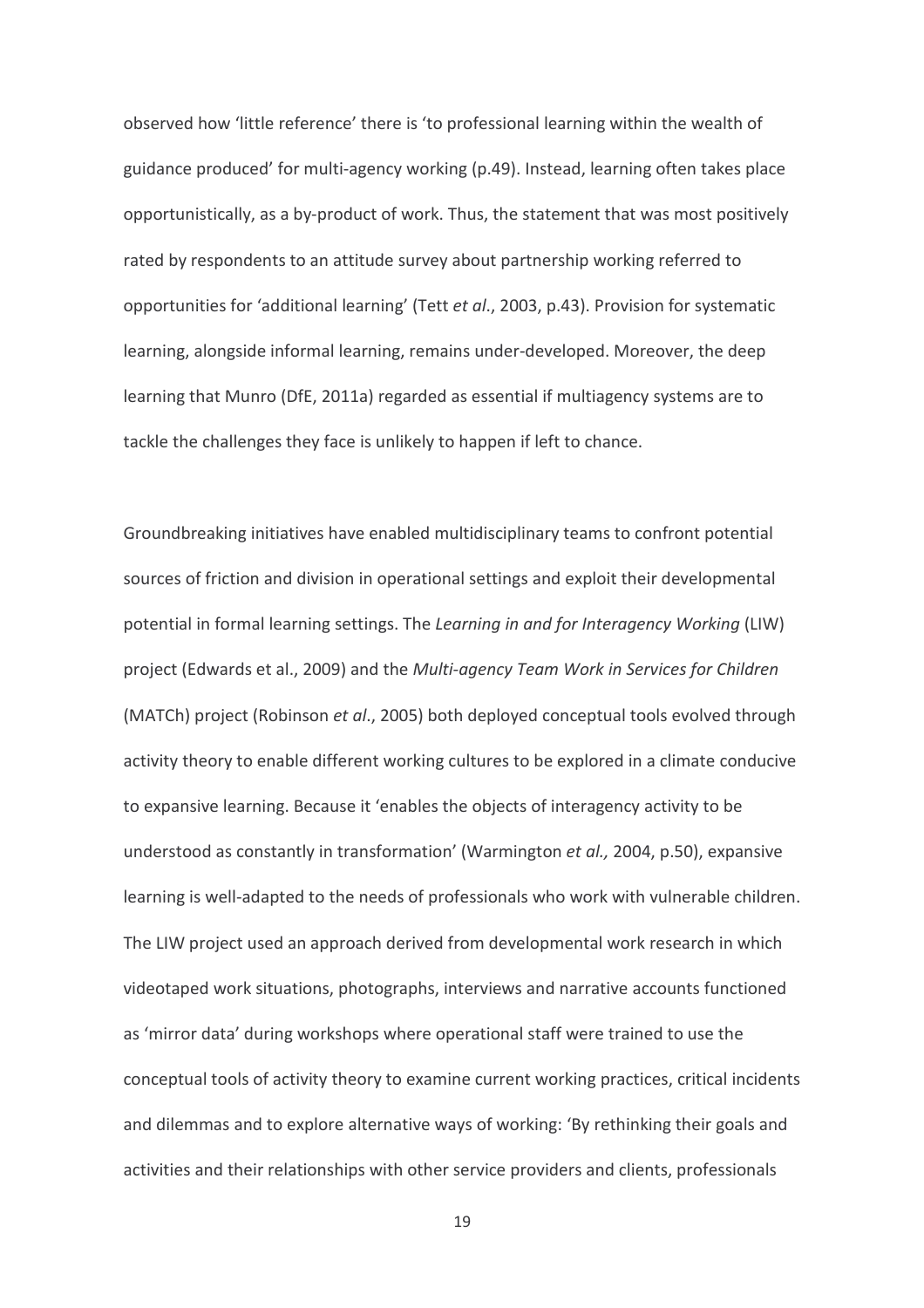may begin to respond in enriched ways, thus producing new patterns of activity, which expand understanding and change practice' (Warmington et al., 2004, p.7). Thus, formal learning provides a setting, and the tools, with which to harness the transformational potential of conflictual collaboration - something which tends to dissipate in operational settings.

If children's services professionals need a deeper understanding of each other, based in a culture of deep learning, to work together effectively, there is also a case for strengthening interdisciplinarity in the higher education institutions responsible for their pre-service preparation, continuing professional development and related academic research. Although Meagher and Lyall (2005, p.33) identified numerous benefits arising from interdisciplinary research training, they also noted that: 'Very few other interdisciplinary PhD studentship schemes appear to exist', observing that: 'The academic world runs on discipline lines but the real world does not' (p.47). Leaving aside the contentious claim that parts of the world cannot claim to be 'real', this observation captures the misalignment between a higher education system where most key functions - research, funding, publication routes and teaching - continue to operate along largely disciplinary lines and a wider world where many of the most pressing problems are multifaceted. However, this issue is not confined to higher education; systems of governance in the wider world reflect and reinforce these divisions.

## **Structural barriers impeding interdisciplinarity**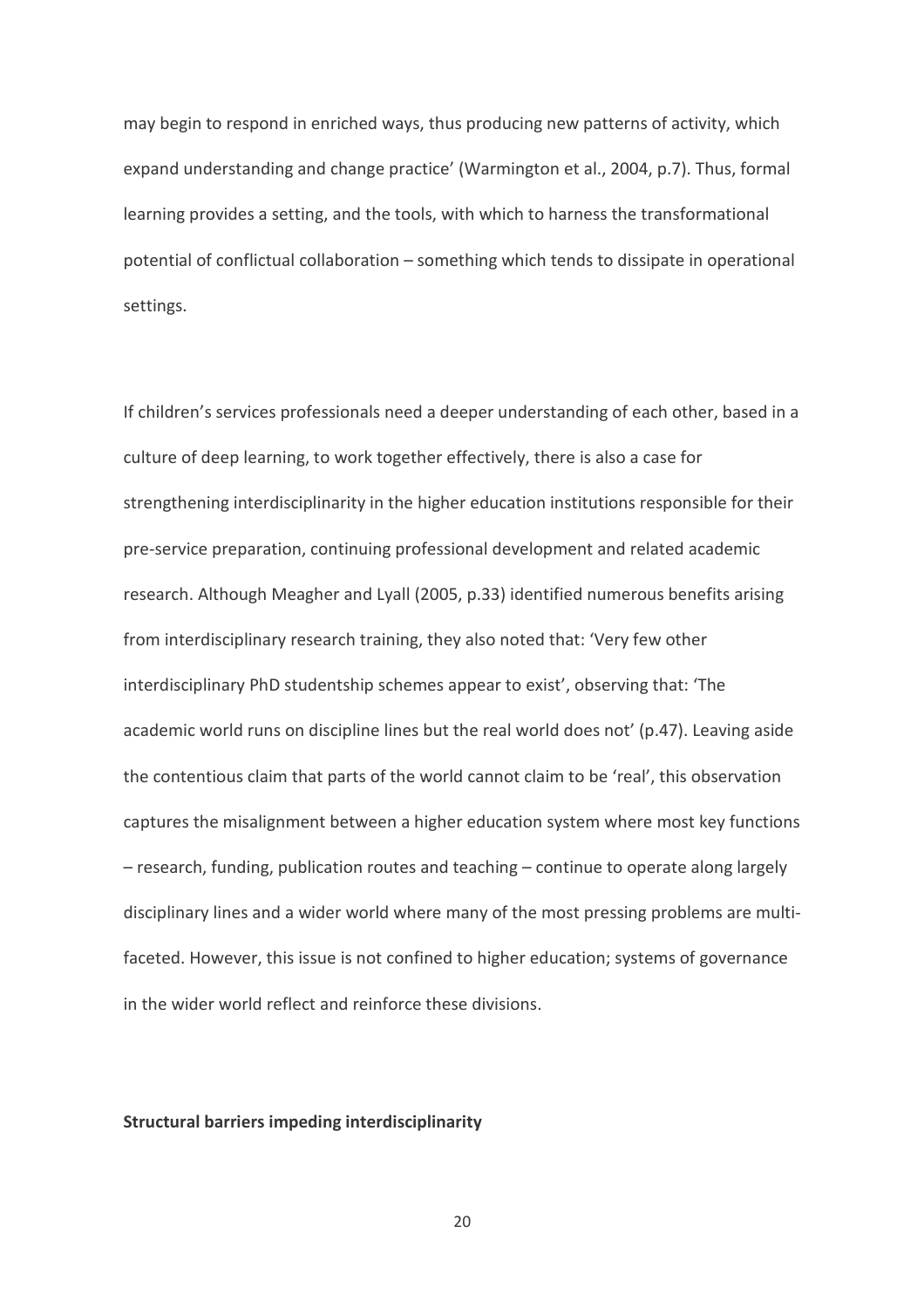Disciplinarity is the bedrock of professionality as traditionally construed (Beck and Young, 2005). Established professions, such as medicine and law, have a long history of separate development with emerging 'semi-professions', such as teaching and social care, aspiring to the autonomy and authority professions traditionally enjoyed. Working through executive bodies, established professions have asserted and safeguarded specialist knowledge and expertise, claiming the right to determine their own curricula, qualifying standards and accreditation frameworks. Accountability systems grounded in codes of conduct, registration of membership and responsibility for adjudicating in cases of misconduct are further hallmarks of established professions. Thus, professions traditionally operated within well-bounded statutory and regulatory frameworks giving each group its own distinctive ethos and culture and providing few incentives or opportunities to traverse boundaries (Lahey and Currie, 2005).

The right of public service professions to self-determination has been challenged by recent governments intent on their reform. Yet whilst successive governments have shared a commitment to promoting more effective working across professional boundaries, government itself reflects traditional divisions with separate departments responsible for policy on education and health and joint initiatives between them a relatively infrequent occurrence. Key policy documents emanating from the DOH typically display a parochial view of interdisciplinarity in which collaboration is conceived primarily in terms of joint working between different healthcare professionals and, to a lesser extent, those drawn from social care. For instance, the DOH project 'Creating an Interprofessional Workforce' is sub-titled 'an education and training framework for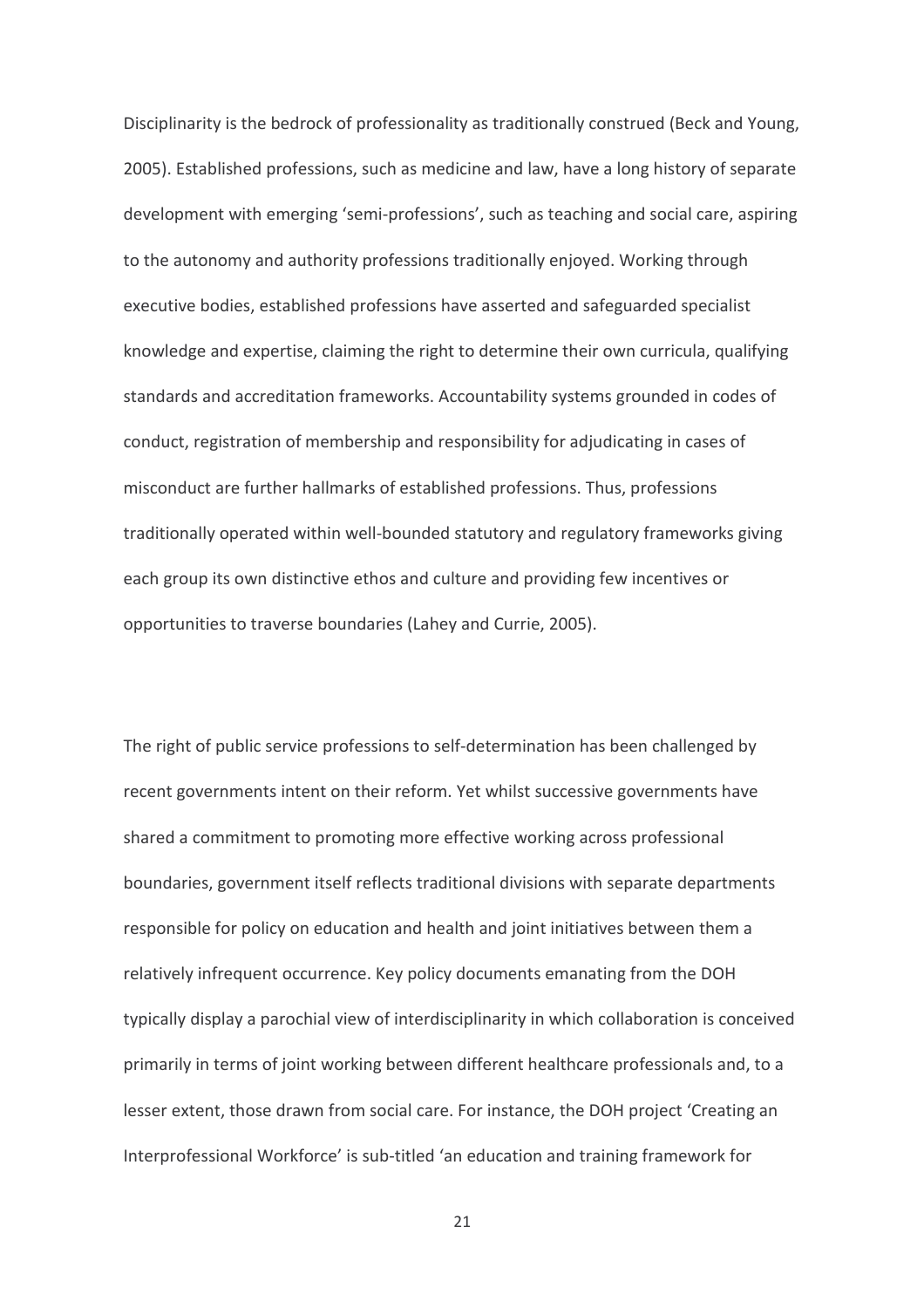health and social care in England' and asserts that: 'effective leadership, teamwork and management support are the bedrock of collaboration in health and social care' (DOH. 2007, p.7). More recently, the coalition government's white paper, *Equity and Excellence:* Liberating the NHS (DOH, 2010, p.23), betrayed a similarly restricted vision: 'It is essential for patient outcomes that health and social care services are better integrated at all levels of the system'. While 'professional' and 'professionalism' are mentioned 31 times, there is no reference to interdisciplinarity.

Elsewhere, a different vision has been pursued – one where education is 'centre stage' (Robinson et al., 2005, p.175). The introduction by the DfES of Children's Trusts, early years Children's Centres and 'full service extended schools' as multiagency service centres (DfES 2004) sought to place education at the heart of national policy promoting effective 'joined-up' working between different children's services professionals. The move to establish education as the hub for interagency collaboration reflected a recognition that education is a universal service, giving access to almost all children on an almost daily basis. Thus, education is uniquely placed to spot early signs that something is amiss and to trigger rapid intervention. Moreover, co-located services should be better placed to share information and mount a prompt, co-ordinated response to problems. However, unintended consequences have been detected even when policy emanates from the same government department. Thus, Edwards et al. (2010, p.32) noted how the policy giving schools a central role in combating social exclusion 'sits oddly' with other initiatives, especially 'the workforce remodelling that has been occurring in English schools since 2003' and changes in criteria for teachers' salaries. They describe how they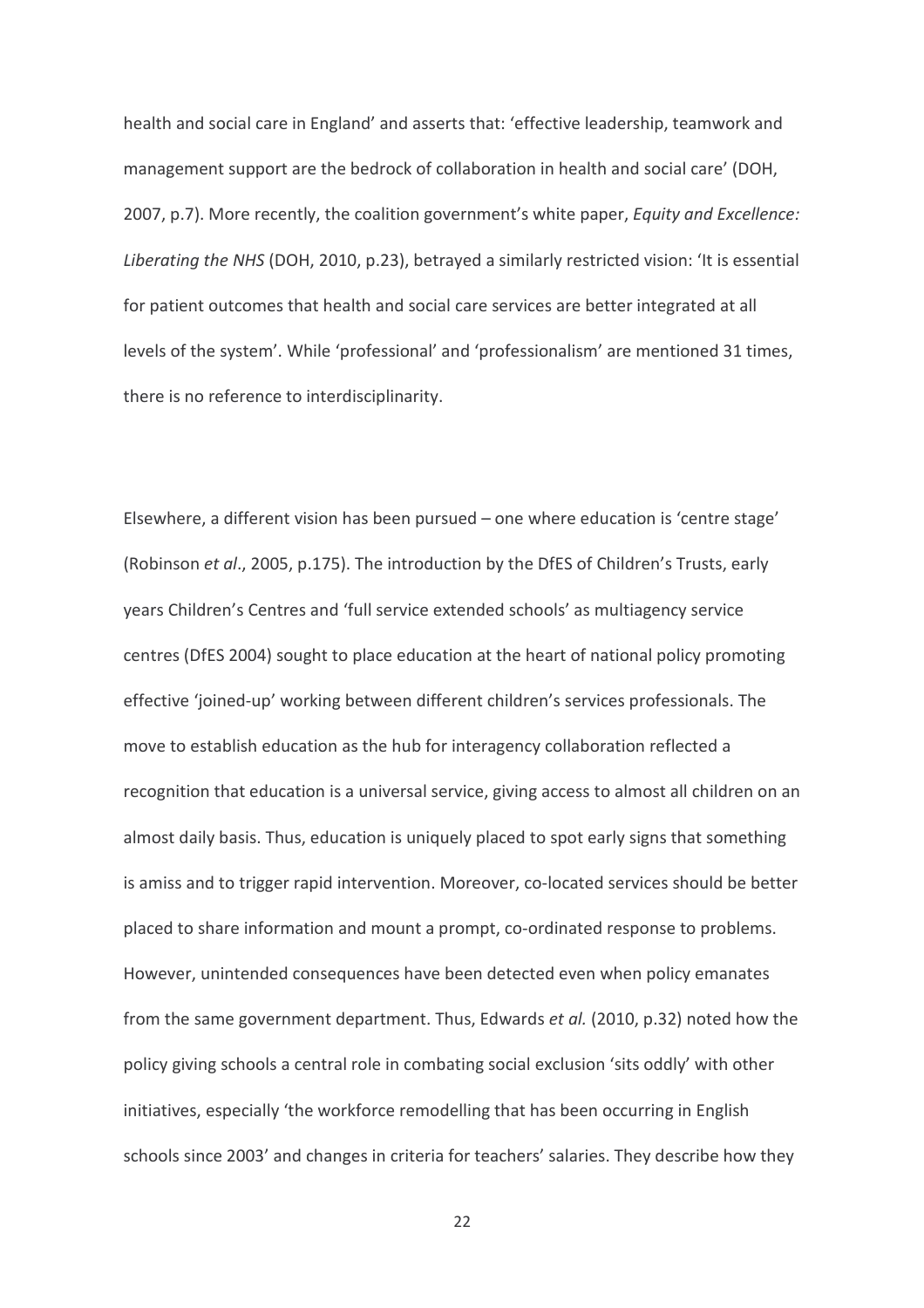expected to focus on changes in the role and responsibilities of heads of school, heads of year and form tutors in response to the policy heightening schools' role in preventative work and demanding increased collaboration with other service providers. In the event:

The people most frequently included ... were welfare managers, community police and children and family workers, mental health specialists and practitioners working with children in public care. In some cases education welfare officers were mentioned, along with SENCOs and representatives of within-school inclusion projects. Heads of year or school, the people we had expected to have been primarily involved in the pastoral work of the schools, were rarely included and form tutors were never identified.

 $(lbid, p.35)$ 

Senior teachers were 'worried' that this new focus on teaching, learning and achievement meant that tutors were "left out of the loop"' whilst individual tutors declared a 'sense of loss' (ibid, p.38). The gap was being plugged by a group described as 'welfare managers'. Non-teaching staff who had formerly been employed as clerical or teaching assistants were now protagonists in the preventative work at tiers 2 and 3 which addresses the needs of children at risk of social exclusion, neglect or abuse (work at tier 4 is characterised by child protection). Whilst these posts were cheap to fund, dedicated to welfare and able to work flexibly, unconstrained by school timetables. Edwards et al. expressed concerns that demanding reactive pastoral casework was being undertaken by staff who lacked 'a robust professional knowledge base' and whose opportunities for training were described as 'ad hoc-ery' (ibid, p.40). Another study which investigated the operation of extended schools found that it was only senior and middle managers who 'demonstrated a secure understanding of the operation of extended schools'; 23% of other staff were 'unsure of the purpose of extended schools' and 52% identified 'no impact upon their practice' (Rose et al., 2009, pp.59 and 61). As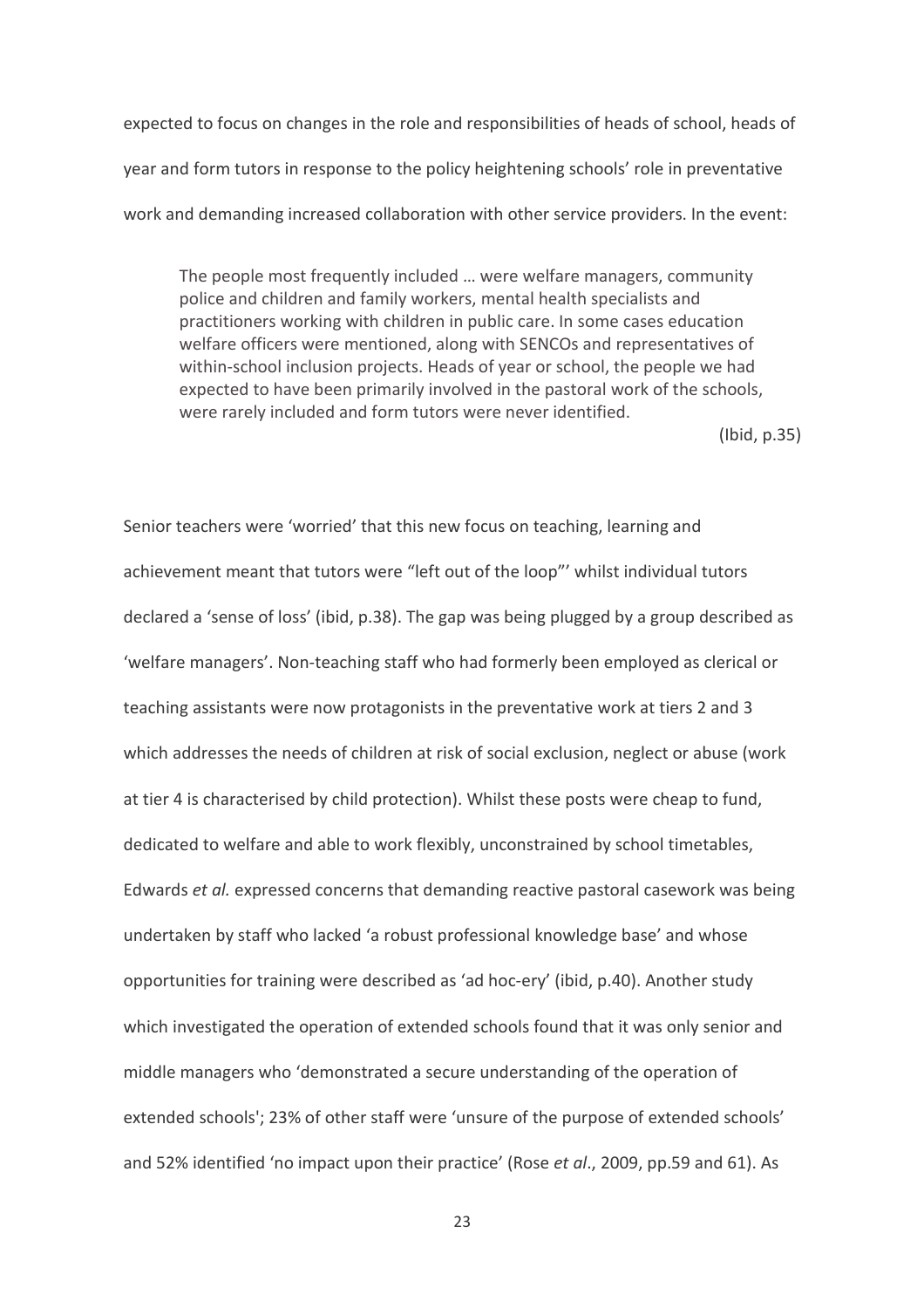one project advisor reflected: 'In spite of all the exhortations for joint working and the rest of it, there are a whole set of pressures that are designed to drive people apart. It is a paradox in the government's position and it filters through all the way to little schemes like this' (Webb and Vulliamy, 2001, p.320). Thus, children's services professionals may find themselves caught in paradoxical situations - exhorted to work in a joined-up manner by policy-making which, itself, is disjointed at both inter- and intra-departmental levels.

Although the universal services have been identified as logical hubs for interagency working, the configuration of the workplace is the final underlying structural factor identified as obstructing interprofessionality. Workplace boundaries, not only externalfacing boundaries but also internal divisions, sometimes present barriers to system-wide change or co-operation. Innovations at grassroots level may fail to permeate an organisation's hierarchy. Thus, even an extended school was found to provide 'minimal opportunity for multi-agency staff to inform broader school practices' with 'isolated innovations in practice' leaving 'wider systems of activity untouched' (Daniels et al., 2007, p.534). The direction of failure may also be reversed: a top-down lack of percolation. A study of three local authorities' attempts to strengthen interagency collaboration noted that 'staff in all three authorities expressed concern that such commitment did not generally permeate out to operational staff ... "There's quite a lot of joined up thinking at the top, our difficulty is in getting it delivered on the ground" (Harker et al., 2004, pp.181-182). Systemic difficulties of this kind led Dyson et al. (1998, p.74) to assert that the efficacy of inter-agency co-operation is 'inseparable' from 'intra-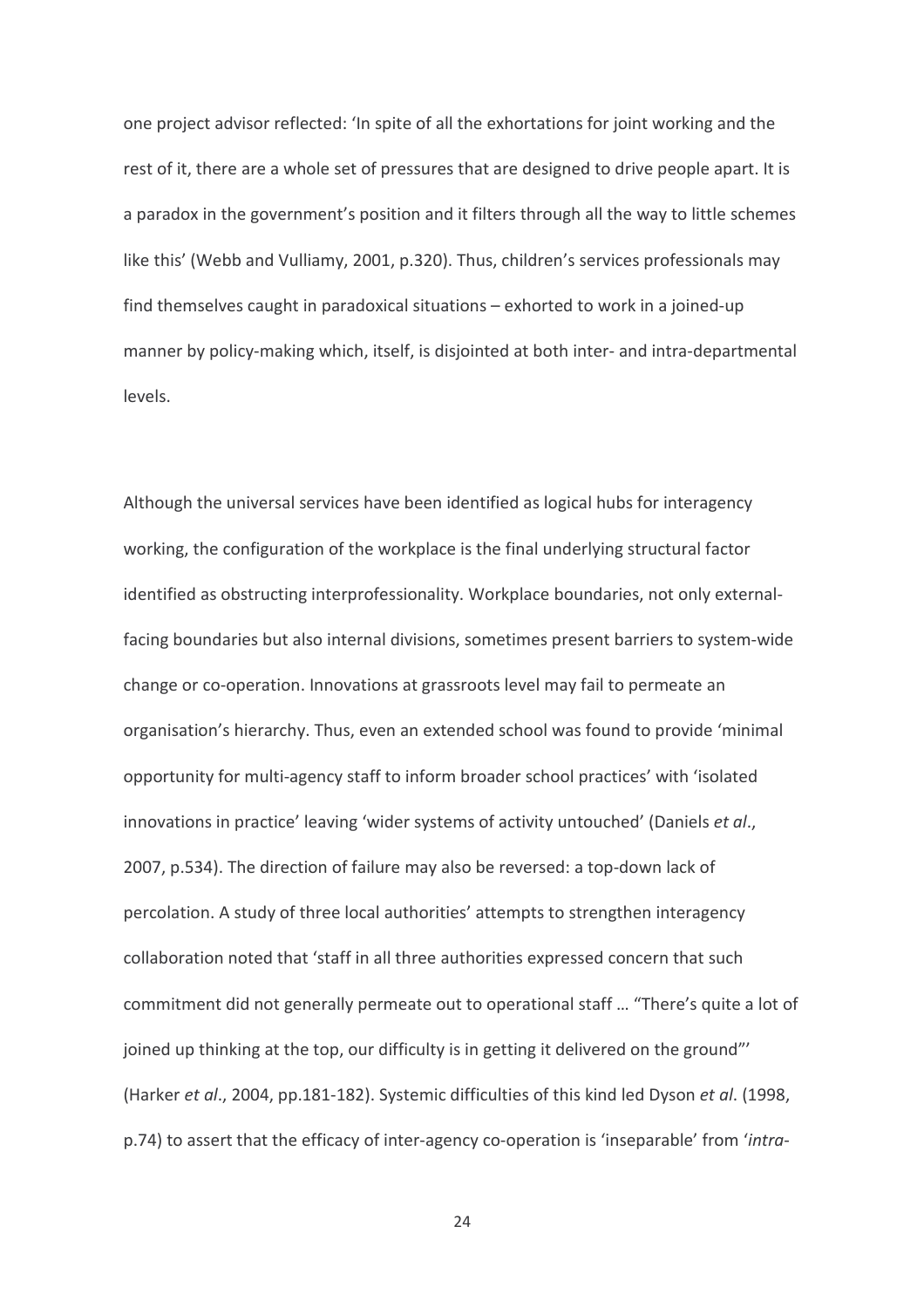agency co-operation' because many problems 'were as prevalent' within agencies as between them. Indeed, some respondents found it 'easier to communicate with professionals at the same level in other agencies than it was to bridge the strategicoperational divide within their own'. Thus, the need for learning is not confined to individuals but extends to the workplace: 'Individual professional learning cannot easily occur within systems that are themselves resistant to recognising contradictions and to learning from them' (Edwards et al., 2009, p.30). Daniels et al. (2007, p.527) agree that the professional response 'depends on' the workplace. 'We therefore argue that individual learning cannot be separated from organisational learning'.

### Conclusion

The starting point for this paper was recognition that vulnerability is multi-faceted: 'a combination of linked problems such as unemployment, poor skills, low incomes, poor housing, high crime environments, bad health and family breakdown' (Levitas, 1999) plus lack of engagement with education. Dynamic interaction between these problems compounds their complexity, heightening the challenge of mounting an adequate response. The development of a mould-breaking form of professionality, capable of drawing on the expertise of diverse, unrelated groups working in education, health, social care and criminal justice was seen as essential. We work within disciplines that have been identified as tier 1 universal services: education and health. By drawing on literature located within our respective disciplines, we have concluded that in neither discipline is the aspirational vision of interprofessionality outlined above well-developed either as a conceptual entity or as a working reality. In both settings, the orientation is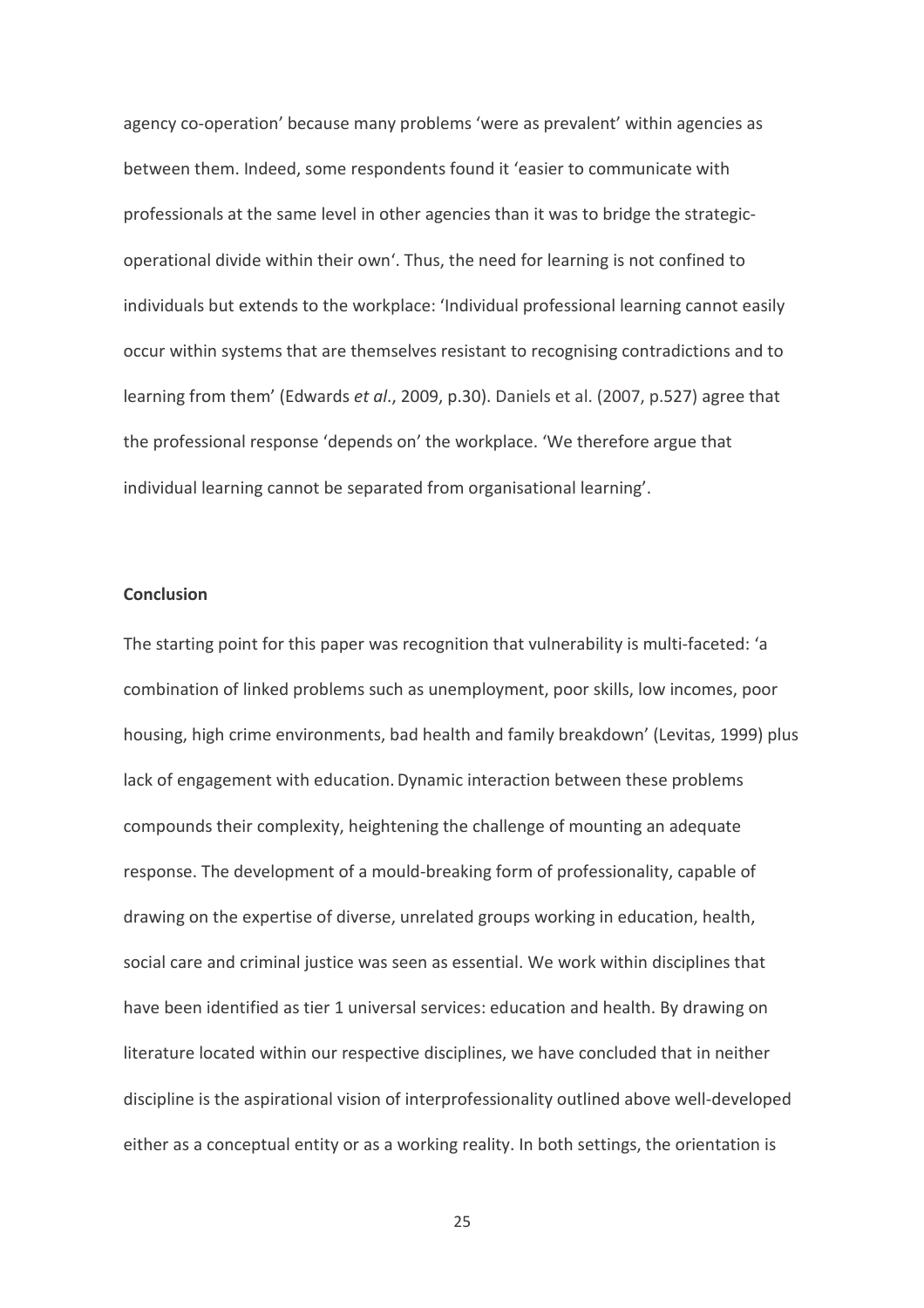better described as intradisciplinary rather than interdisciplinary in the full sense of the word in that collaboration is typically conceived as involving professionals from the same or a cognate discipline. We have, likewise, encountered few academic studies such as that by O'Brien et al. (2009) involving large teams representing both the sciences and the social sciences. Furthermore, our impression is that education has a lower profile in health literature than health occupies in education texts. When health looks beyond its many constituent sub-disciplines, it almost invariably turns to social care – a perspective which is shared by, and reinforced in, national policy.

Attention has been drawn to the decisive influence of factors beyond the salient - lack of teamwork and leadership and the failures in communication which are highlighted in so many official reports. These surface features are symptomatic of deeper, structural divisions that are part of the fabric of society: the systems that govern higher education, the professions, politics and the workplace. This helps to explain why similar concerns and preoccupations have emerged in the literatures of both disciplines. It also suggests that solutions to the problems outlined above are unlikely to follow from piecemeal reforms. For instance, measures to improve education and training have had limited impact and will probably continue to do so as long as qualifying standards, accreditation systems and career progression routes pay little or no attention to interdisciplinarity. Arguably the only organisation capable of initiating wholesale reform of entrenched systems is government. Yet government shares some of the limitations it is seeking to redress raising questions about the extent to which it is fitted to this task. Milbourne et al. (2003, p.22) have argued that policy work is characterised by 'tinkering' with the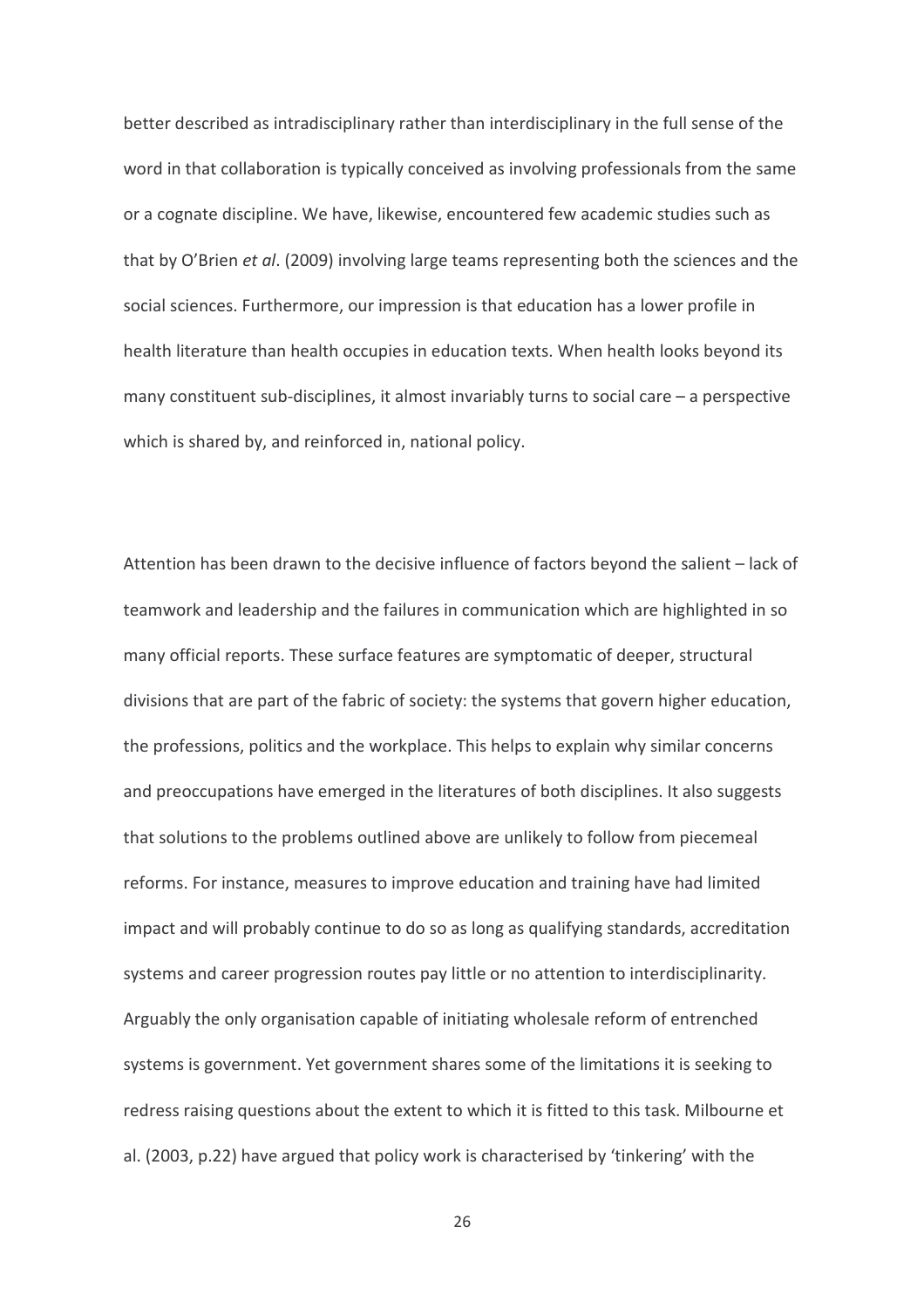consequence that individual policies become 'part of a complex web of sometimes contradictory policies where one policy may inhibit or adversely affect enactment of another'. As has been shown, this applies at intra- as well at interdepartmental levels.

Wholesale, system-wide reform to dismantle structural barriers is the most ambitious and, therefore, least likely response to the challenges outlined above. In its absence, the best hope for amelioration lies in working to attain greater coherence within and across formal systems of learning and accreditation. Various conditions necessary for interprofessionality to thrive have been identified. They include sufficient time for mutual understanding and high trust to develop, combined with recognition that the innovations that interprofessionality is ultimately intended to engender are unlikely to arise from consensual collaboration alone. Opportunities for deeper learning, and the intellectual tools to harness the transformative potential of conflictual collaboration, are also needed. Formal learning provides the optimum setting for these conditions to coalesce. Nevertheless, its impact will remain limited unless interdisciplinarity is embraced across relevant curricula, qualifying standards, progression routes and codes of conduct.

# **References**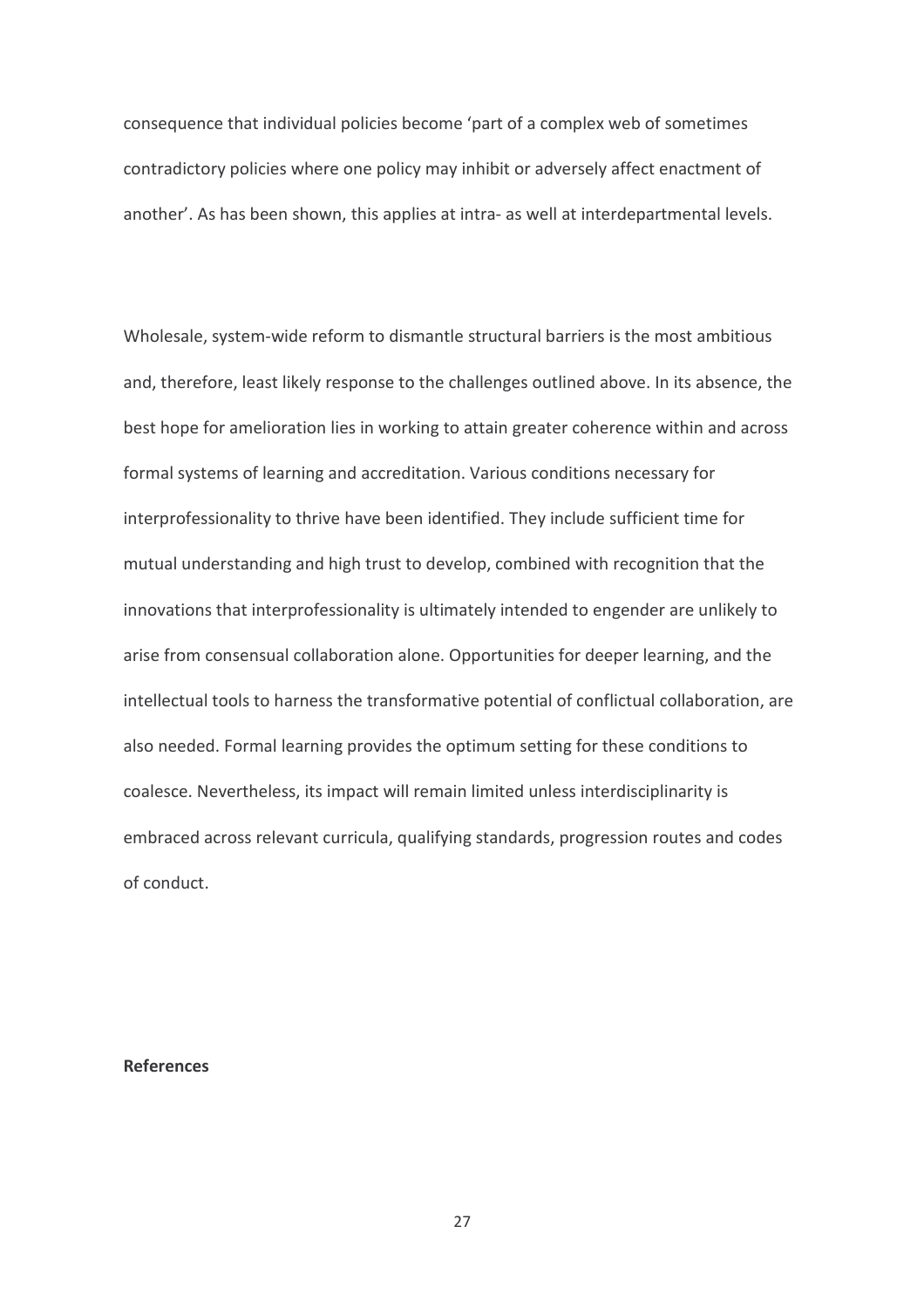- Aboelela, S., Larson, E., Bakken, S., Carrasquillo, O., Formicola, A., Glied, S. et al. (2007) Defining interdisciplinary research: conclusions from a critical review of the literature. Health Services Research, 42(1), 329-346.
- Avis, J. (2003) Re-thinking trust in a performative culture: the case of education, Journal of Education Policy, 18(3), 315-332.
- Band, S., Lindsay, G., Law, J., Soloff, N., Peacey, N., Gascoigne, M. and Radford, J. (2002) Are health and education talking to each other? Perceptions of parents of children with speech and language needs, European Journal of Special Needs Education, 17(3), 211-227.
- Beck, J. and Young, M. (2005) The assault on the professions and the restructuring of academic and professional identities: a Bernsteinian analysis, British Journal of Sociology of Education, 26(2), 183-197.
- Billett, S., Ovens, C., Clemans, A. and Seddon, T. (2007) Collaborative working and contested practices: forming, developing and sustaining social partnerships in education. Journal of Education Policy, 22(6), 637-656.

CAIPE (2002) Available online at: http://www.caipe.org.uk/about-us/defining-ipe/

Choi, C. and Pak, A. (2007) Multidisciplinarity, interdisciplinarity and transdisciplinarity in health research, service education and policy 2: promoters, barriers and strategies of enhancement, Clinical Investigative Medicine, 30(6), E224-232.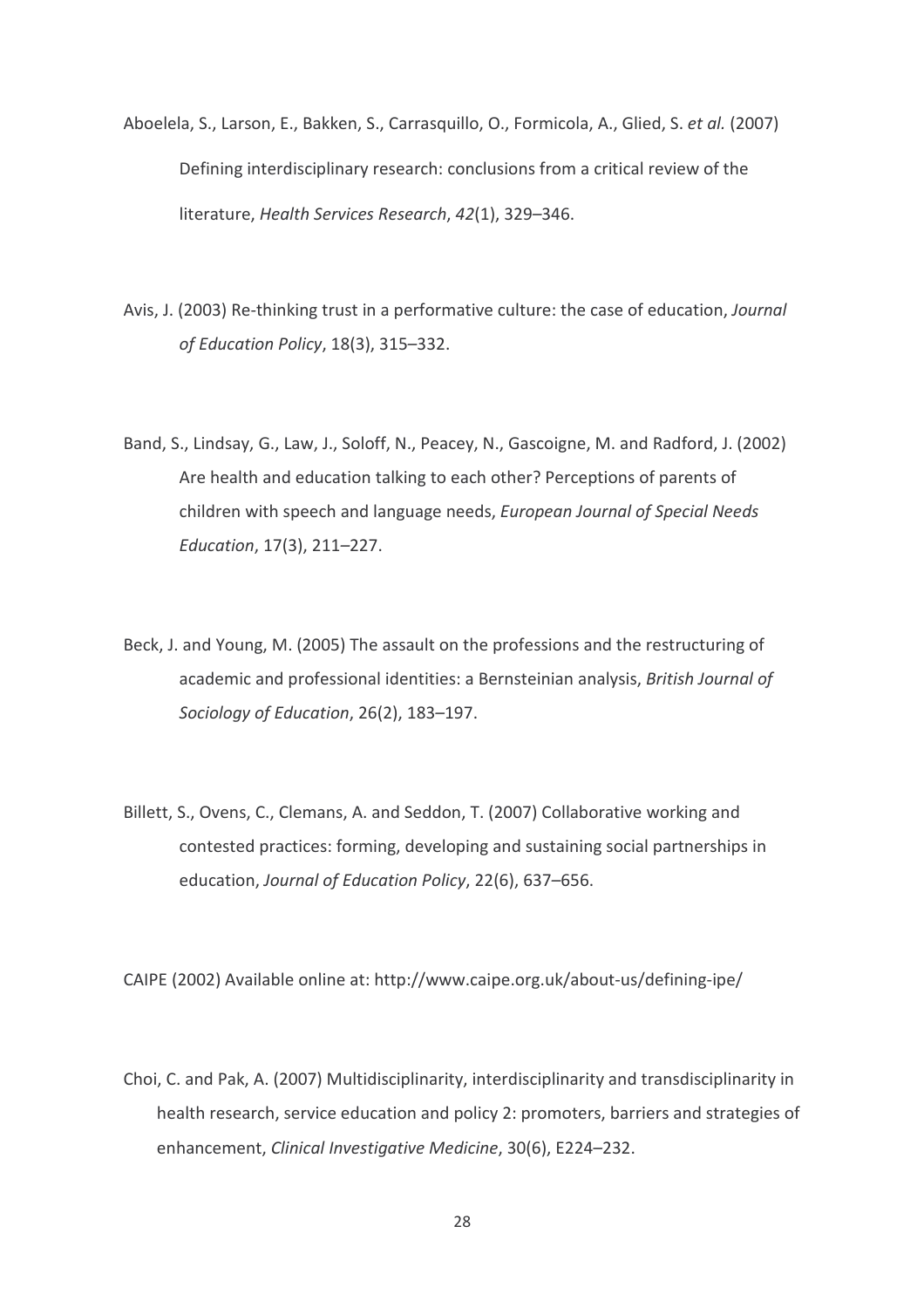- Clegg, S. and McNulty, K. (2002) Partnership working in delivering social inclusion, Journal of Education Policy, 17(5), 587-601.
- Daniels, H., Leadbetter, J. and Warmington, P. with Edwards, A., Martin, D., Popova, A., Apostolov, A. and Brown, S. (2007) Learning in and for multi-agency working, Oxford Review of Education, 33(4), 521-538.
- Davies, J., Ryan, J., Tarr, J., Last, K., Kushner, S. and Rose, R. (2009) Preparing Teachers for Management and Leadership of Multiagency Assessment of Vulnerability (Bristol, TDA Final Report).
- Day, C., Kington, A., Stobart, G. and Sammons, P. (2006) The personal and professional selves of teachers: stable and unstable identities, British Educational Research Journal, 32(4), 601-616.
- Demos-Hay (2004) Schools out: can Teachers, Social Workers and Health Staff Learn to Work Together? (London, Demos-Hay).

DfEE (1999) Social Inclusion: Pupil Support (London, DfEE).

DfES (2003) Every Child Matters (London, DfES).

DfES (2004) Every Child Matters: Next Steps (London, DfES).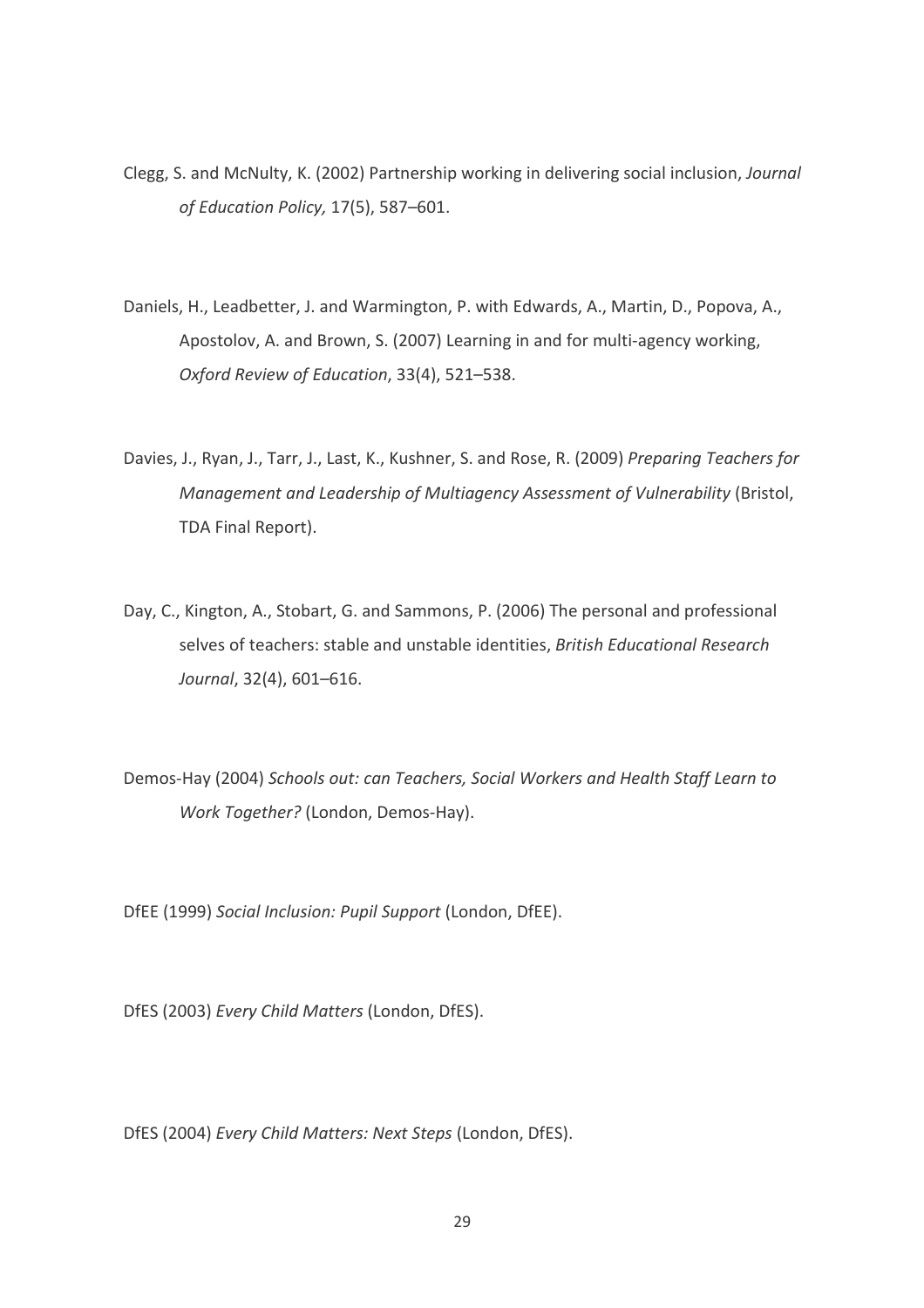- DfE (2011a) The Munro Review of Child Protection: Final Report A Child-centred System (London, HMSO).
- DfE (2011b) Support and Aspiration: A New Approach to Special Educational Needs and Disability - A Consultation (London, HMSO).

DfE (2011c) Teachers' Standards (London, HMSO).

DOH (2000) A Health Service of all the Talents: Developing the NHS Workforce -Consultation Document on the Review of Workforce Planning - Results of Consultation (London, HMSO).

DOH (2007) Creating an Interprofessional Workforce: an Education and Training Framework for Health and Social Care (London, DOH and CAIPE).

DOH (2010) Equity and Excellence: Liberating the NHS (London, HMSO).

- Dyson, A., Lin, M. and Milward, A. (1998) Effective Communication between Schools, LEAs and Health and Social Services in the Field of Special Educational Needs, Research Report RR60 (London, DfEE).
- Dyson, A. and Robson, E. (1999) School Inclusion: the Evidence. A Review of the UK Literature on School-Family-Community Links (Newcastle, University of Newcastle).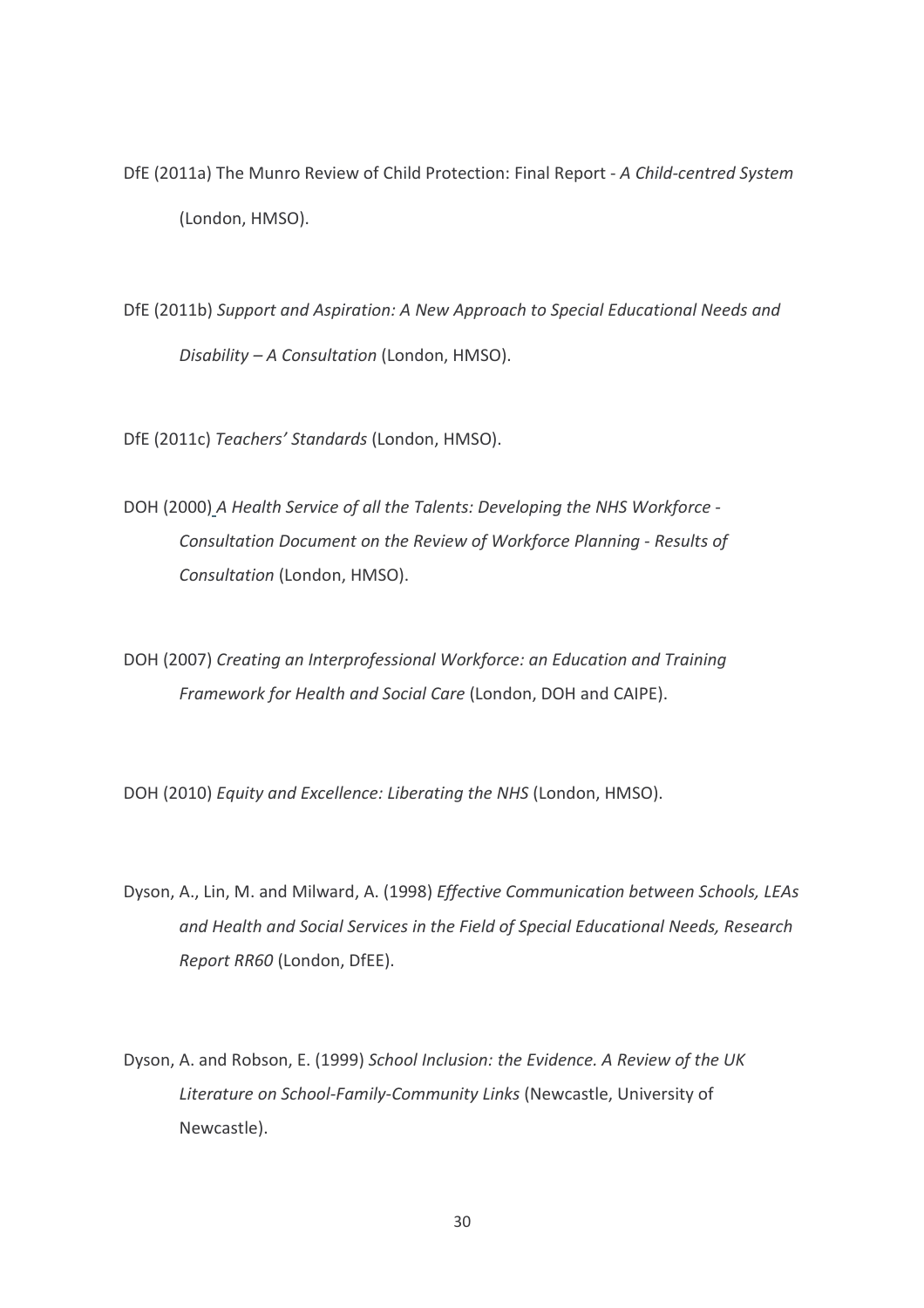- Edwards, A., Daniels, H., Gallagher, T., Leadbetter, J. and Warmington, P. (2009) Improving Inter-professional Collaborations (London, Routledge).
- Edwards, A., Lunt, I. and Stamou, E. (2010) Inter-professional work and expertise: new roles at the boundaries of schools, British Educational Research Journal, 36(1),  $27 - 45.$
- Forde, C., Mahon, M., McPhee, A. and Patrick, F. (2006) Professional Development, Reflection and Enquiry (London, Paul Chapman).
- Frodeman, R. (2012) (ed.) The Oxford Handbook of Interdisciplinarity (Oxford, Oxford University Press).
- Hall, P. (2005) Interprofessional teamwork: professional cultures as barriers, Journal of Interprofessional Care, 19, S1, 188-196.
- Harker, R., Dobel-Ober, D., Berridge, D. and Sinclair, R. (2004) More than the sum of its parts? Inter-professional working in the education of looked after children, Children and Society, 18(3), 179-193.
- Headrick, L., Wilcock, P. and Batalden P. (1998) Interprofessional working and continuing medical education, British Medical Journal, 316, 771-774.

Kennedy, I. (2001) Final report. Bristol Royal Infirmary Inquiry (London, HMSO).

Klein, J. (2012) A taxonomy of interdisciplinarity. In R. Frodeman (Ed) The Oxford Handbook of Interdisciplinarity (Oxford, Oxford University Press).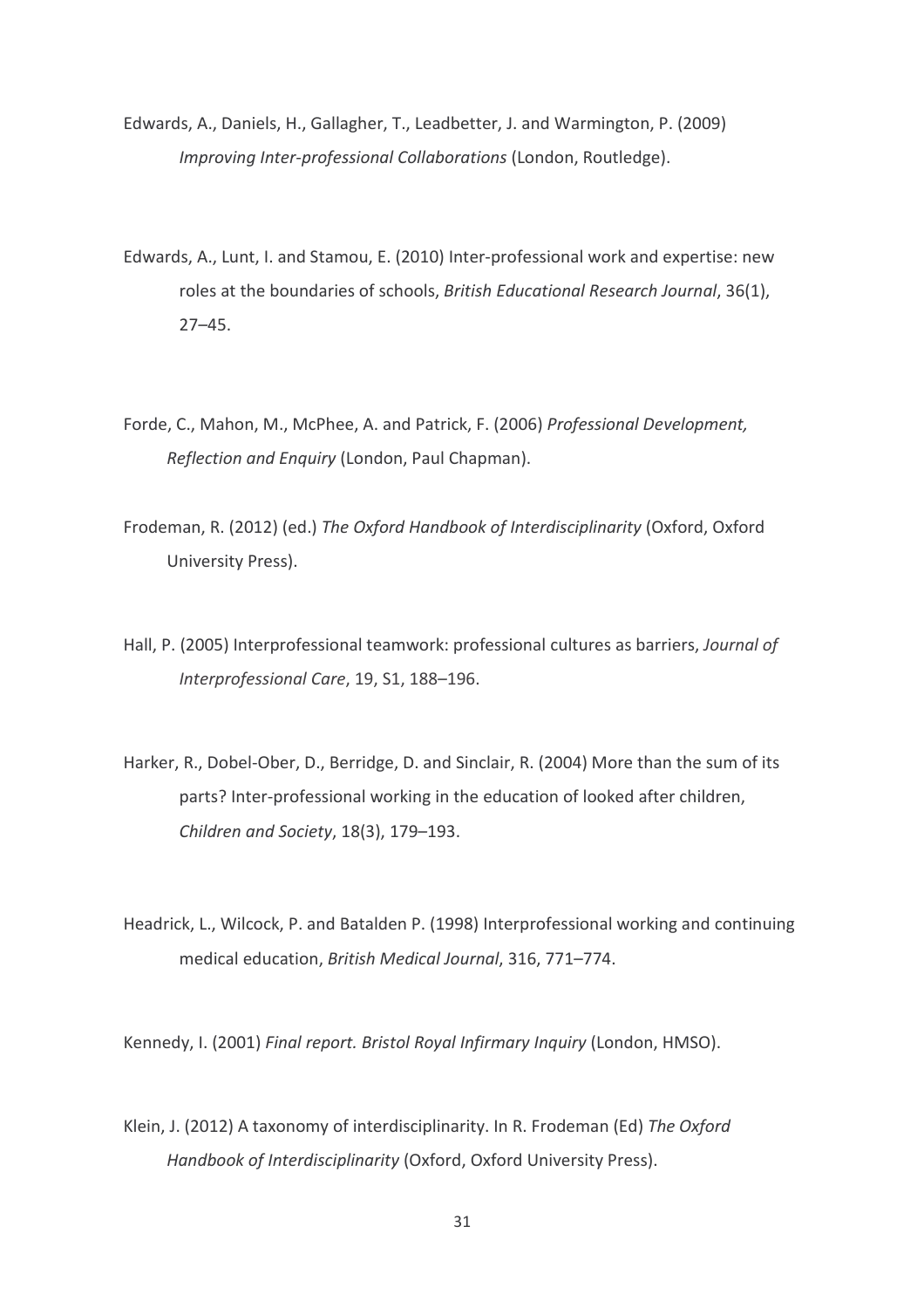- Laming, Lord (2003) The Victoria Climbié Inquiry: Report of an Inquiry by Lord Laming (London, HMSO).
- Lahey, W. and Currie, R. (2005) Regulatory and medico-legal barriers to interprofessional practice, Journal of Interprofessional Care, 19 (Supplement 1), 197-223.
- Leadbetter, J. (2006) New ways of working and new ways of being: multi-agency working and professional identity, Educational and Child Psychology, 23(4), 47-58.

Lencioni, P. (2002) The Five Dysfunctions of a Team (Lafayette, the Table Group).

- Levitas, R. (1999) Defining and measuring social exclusion: a critical overview of current proposals, Radical Statistics, 71. Available at: http://www.radstats.org.uk/no071/article2.htm.
- Lloyd, G., Stead, J. and Kendrick, A. (2001) 'Hanging on in There': a Study of Inter-agency Work to Prevent School Exclusion in Three Local Authorities (York, Joseph Rowntree Foundation with National Children's Bureau).
- Meads, G. and Ashcroft, J. (2005) The Case for Interprofessional Collaboration in Health and Social Care (Oxford, Blackwell).
- Meagher, L. and Lyall, C. (2005) Evaluation of the ESRC/NERC Interdisciplinary Research Studentship Scheme (ESRC).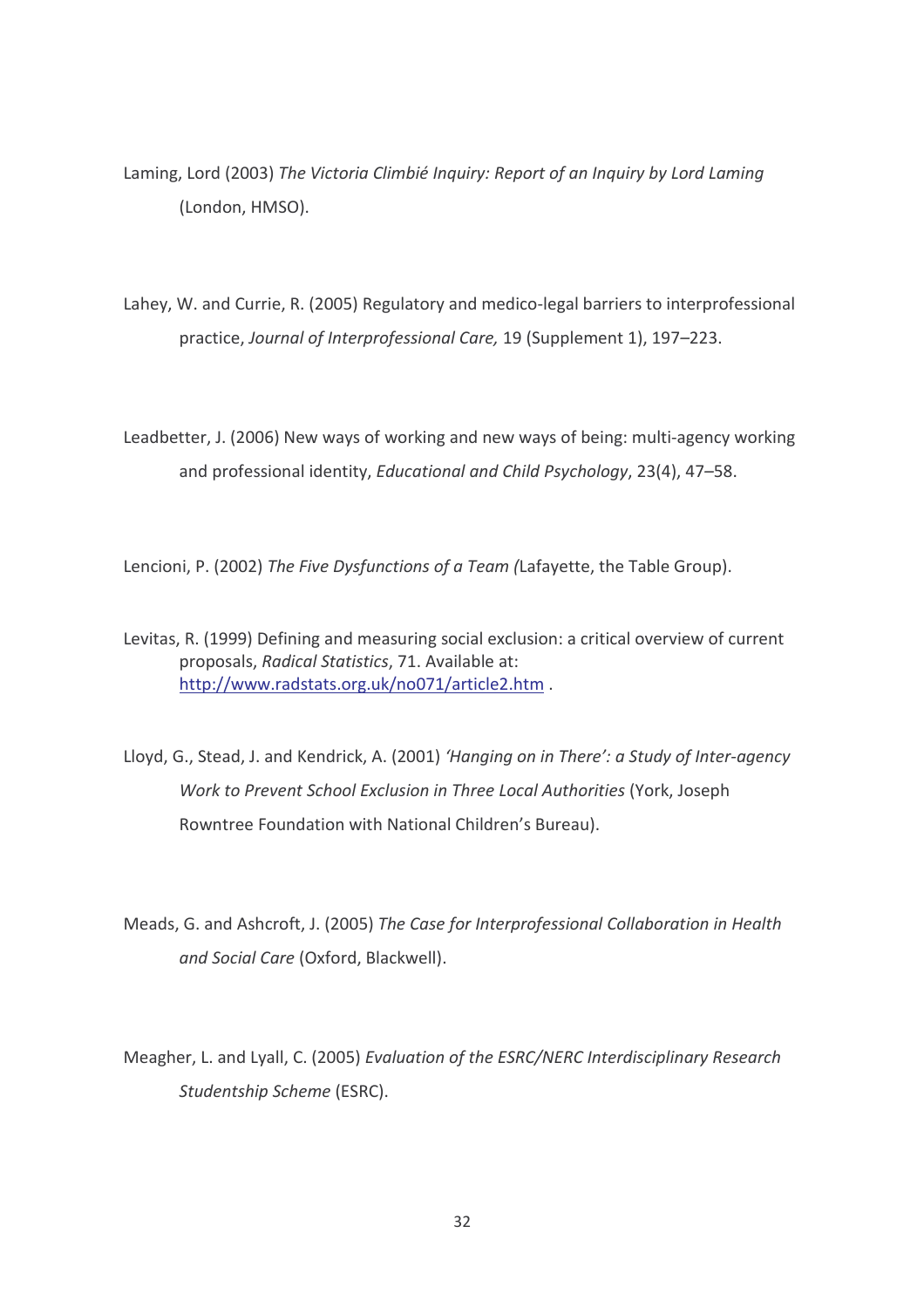- Milbourne, L., Macrae, S. and Maguire, M. (2003) Collaborative solutions or new policy problems? Exploring multi-agency partnerships in education and health work, Journal of Education Policy, 18(1), 19-35.
- Nixon, J., Martin, J., McKeown, P. and Ranson, S. (1997) Towards a learning profession: changing codes of occupational practice within the new management of education, British Journal of Sociology of Education, 18(1), 5-28.
- O'Brien, M., Bachmann, M., Jones, N., Reading, R., Thoburn, J., Husbands, C., Shreeve, A. & Watson, J. (2009) Do integrated children's services improve children's outcomes? Evidence from England's Children's Trust Pathfinders, Children and Society, 23, 320-335.
- OECD (1998) Co-ordinating Services for Children and Youth at Risk: a World View (Paris, OECD).
- Reeves, S., Lewin, S., Espin, S. and Zwarenstein, M. (2010) Interprofessional Teamwork for Health and Social Care (Oxford, Wiley-Blackwell).
- Riddell, S. and Tett. L. (Eds) (2003) Education, Social Justice and Inter-gaency Working: Joined-up or Fractured Policy? (London, Routledge).
- Robinson, M., Anning, A. and Frost, N. (2005) When is a teacher not a teacher? Knowledge creation and the professional identity of teachers within multi-agency teams, Studies in Continuing Education, 27(2), 175-191.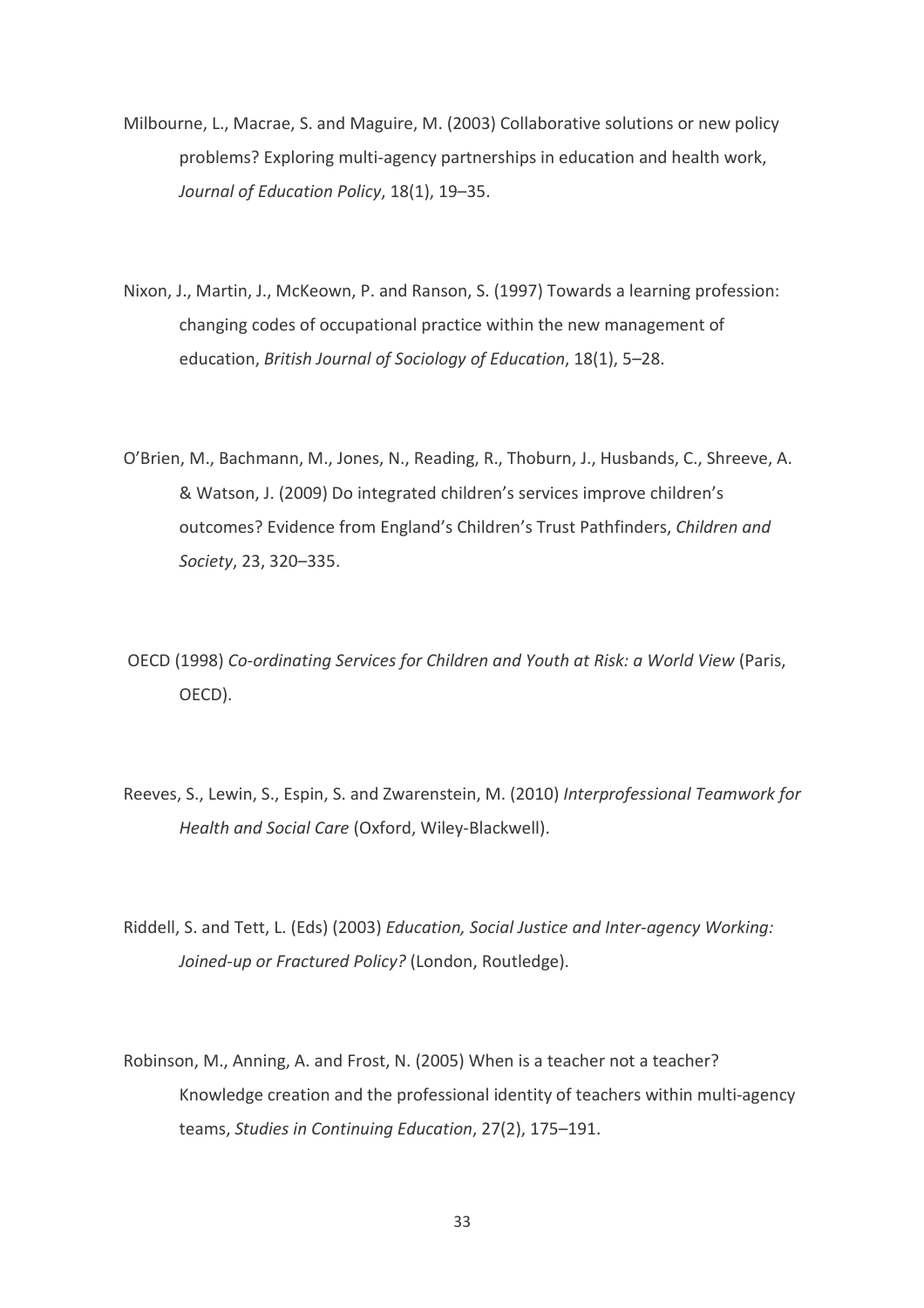- Rose, R., Smith, A. and Yan, F. (2009) Supporting pupils and families: a case study of two extended secondary schools, Management in Education, 23(2), 57-62.
- Tett, L., Crowther, J. and O'Hara, P. (2003) Collaborative partnerships in community education, Journal of Education Policy, 18(1), 37-51.
- Thomson, A., Perry J. and Miller T. (2009) Conceptualising and measuring collaboration, Journal of Public Administration Research and Theory, 19(1), 23–56.
- Warmington, P., Daniels, H., Edwards, A., Brown, S., Leadbetter, J., Martin, D. and Middleton, D. (2004) Interagency Collaboration: a Review of the Literature (Bath, Learning in and for Interagency Working Project).
- Watling, R. (2004) Helping them out: the role of teachers and healthcare professionals in the exclusion of pupils with special educational needs, Emotional and Behavioural Difficulties, 9(1), 8-27.
- Webb, R. and Vulliamy, G. (2001) Joining up the solutions: the rhetoric and practice of inter-agency co-operation, Children and Society, 15, 315-332.
- Weindling, D. (2005) Teachers as Collaborative Professionals (London, Association of Teachers and Lecturers).